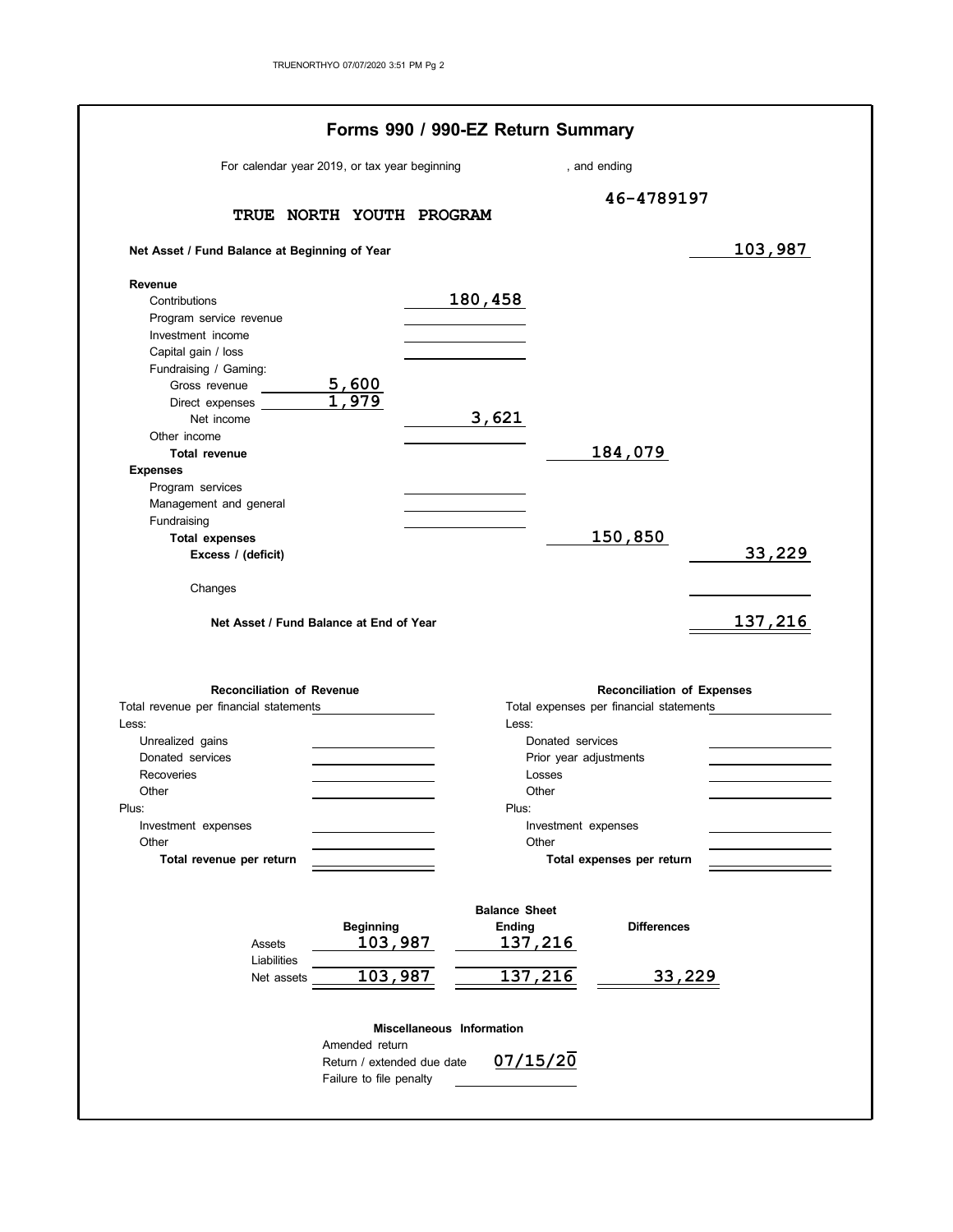| Form 8879-EO                                                                      |                        | IRS e-file Signature Authorization<br>for an Exempt Organization                                                                                                                                                                                                                                                                                                                                                                                                                                                                                                                                                                                                                                                                                                                                                                                                                                                                                                                                                                                                                                                                                                                                                                                                                                                                                                                        |                 |                                                            | OMB No. 1545-1878                     |
|-----------------------------------------------------------------------------------|------------------------|-----------------------------------------------------------------------------------------------------------------------------------------------------------------------------------------------------------------------------------------------------------------------------------------------------------------------------------------------------------------------------------------------------------------------------------------------------------------------------------------------------------------------------------------------------------------------------------------------------------------------------------------------------------------------------------------------------------------------------------------------------------------------------------------------------------------------------------------------------------------------------------------------------------------------------------------------------------------------------------------------------------------------------------------------------------------------------------------------------------------------------------------------------------------------------------------------------------------------------------------------------------------------------------------------------------------------------------------------------------------------------------------|-----------------|------------------------------------------------------------|---------------------------------------|
| Department of the Treasury<br>Internal Revenue Service                            |                        | Do not send to the IRS. Keep for your records.<br>Go to www.irs.gov/Form8879EO for the latest information.                                                                                                                                                                                                                                                                                                                                                                                                                                                                                                                                                                                                                                                                                                                                                                                                                                                                                                                                                                                                                                                                                                                                                                                                                                                                              |                 |                                                            | 2019                                  |
| Name of exempt organization                                                       |                        |                                                                                                                                                                                                                                                                                                                                                                                                                                                                                                                                                                                                                                                                                                                                                                                                                                                                                                                                                                                                                                                                                                                                                                                                                                                                                                                                                                                         |                 | Employer identification number                             |                                       |
|                                                                                   |                        | <b>TRUE NORTH YOUTH PROGRAM</b>                                                                                                                                                                                                                                                                                                                                                                                                                                                                                                                                                                                                                                                                                                                                                                                                                                                                                                                                                                                                                                                                                                                                                                                                                                                                                                                                                         |                 | 46-4789197                                                 |                                       |
| Name and title of officer                                                         | <b>JODY MILLER</b>     |                                                                                                                                                                                                                                                                                                                                                                                                                                                                                                                                                                                                                                                                                                                                                                                                                                                                                                                                                                                                                                                                                                                                                                                                                                                                                                                                                                                         |                 |                                                            |                                       |
| Part I                                                                            | <b>BOARD PRESIDENT</b> | Type of Return and Return Information (Whole Dollars Only)                                                                                                                                                                                                                                                                                                                                                                                                                                                                                                                                                                                                                                                                                                                                                                                                                                                                                                                                                                                                                                                                                                                                                                                                                                                                                                                              |                 |                                                            |                                       |
|                                                                                   |                        | Check the box for the return for which you are using this Form 8879-EO and enter the applicable amount, if any, from the return. If you                                                                                                                                                                                                                                                                                                                                                                                                                                                                                                                                                                                                                                                                                                                                                                                                                                                                                                                                                                                                                                                                                                                                                                                                                                                 |                 |                                                            |                                       |
|                                                                                   |                        | check the box on line 1a, 2a, 3a, 4a, or 5a, below, and the amount on that line for the return being filed with this form was blank, then                                                                                                                                                                                                                                                                                                                                                                                                                                                                                                                                                                                                                                                                                                                                                                                                                                                                                                                                                                                                                                                                                                                                                                                                                                               |                 |                                                            |                                       |
|                                                                                   |                        | leave line 1b, 2b, 3b, 4b, or 5b, whichever is applicable, blank (do not enter -0-). But, if you entered -0- on the return, then enter -0- on                                                                                                                                                                                                                                                                                                                                                                                                                                                                                                                                                                                                                                                                                                                                                                                                                                                                                                                                                                                                                                                                                                                                                                                                                                           |                 |                                                            |                                       |
|                                                                                   |                        | the applicable line below. Do not complete more than one line in Part I.                                                                                                                                                                                                                                                                                                                                                                                                                                                                                                                                                                                                                                                                                                                                                                                                                                                                                                                                                                                                                                                                                                                                                                                                                                                                                                                |                 |                                                            |                                       |
| 1a Form 990 check here▶                                                           |                        | $\mathbf{b}$ Total revenue, if any (Form 990, Part VIII, column (A), line 12) $\ldots$                                                                                                                                                                                                                                                                                                                                                                                                                                                                                                                                                                                                                                                                                                                                                                                                                                                                                                                                                                                                                                                                                                                                                                                                                                                                                                  |                 | $1b$ $\qquad$                                              |                                       |
| 2a Form 990-EZ check here ▶                                                       | $\mathbf{x}$           |                                                                                                                                                                                                                                                                                                                                                                                                                                                                                                                                                                                                                                                                                                                                                                                                                                                                                                                                                                                                                                                                                                                                                                                                                                                                                                                                                                                         |                 |                                                            | $2b \overline{184,079}$               |
| 3a Form 1120-POL check here $\blacktriangleright$                                 |                        |                                                                                                                                                                                                                                                                                                                                                                                                                                                                                                                                                                                                                                                                                                                                                                                                                                                                                                                                                                                                                                                                                                                                                                                                                                                                                                                                                                                         |                 |                                                            | 3b                                    |
| 4a Form 990-PF check here ▶                                                       |                        | b Tax based on investment income (Form 990-PF, Part VI, line 5)                                                                                                                                                                                                                                                                                                                                                                                                                                                                                                                                                                                                                                                                                                                                                                                                                                                                                                                                                                                                                                                                                                                                                                                                                                                                                                                         |                 |                                                            |                                       |
| 5a Form 8868 check here $\blacktriangleright$                                     |                        |                                                                                                                                                                                                                                                                                                                                                                                                                                                                                                                                                                                                                                                                                                                                                                                                                                                                                                                                                                                                                                                                                                                                                                                                                                                                                                                                                                                         |                 | 5b                                                         |                                       |
|                                                                                   |                        |                                                                                                                                                                                                                                                                                                                                                                                                                                                                                                                                                                                                                                                                                                                                                                                                                                                                                                                                                                                                                                                                                                                                                                                                                                                                                                                                                                                         |                 |                                                            |                                       |
| Part II                                                                           |                        | Declaration and Signature Authorization of Officer<br>Under penalties of perjury, I declare that I am an officer of the above organization and that I have examined a copy of the                                                                                                                                                                                                                                                                                                                                                                                                                                                                                                                                                                                                                                                                                                                                                                                                                                                                                                                                                                                                                                                                                                                                                                                                       |                 |                                                            |                                       |
|                                                                                   |                        | organization's electronic return. I consent to allow my intermediate service provider, transmitter, or electronic return originator (ERO)<br>to send the organization's return to the IRS and to receive from the IRS (a) an acknowledgement of receipt or reason for rejection of<br>the transmission, (b) the reason for any delay in processing the return or refund, and (c) the date of any refund. If applicable, I<br>authorize the U.S. Treasury and its designated Financial Agent to initiate an electronic funds withdrawal (direct debit) entry to the<br>financial institution account indicated in the tax preparation software for payment of the organization's federal taxes owed on this<br>return, and the financial institution to debit the entry to this account. To revoke a payment, I must contact the U.S. Treasury Financial<br>Agent at 1-888-353-4537 no later than 2 business days prior to the payment (settlement) date. I also authorize the financial institutions<br>involved in the processing of the electronic payment of taxes to receive confidential information necessary to answer inquiries and<br>resolve issues related to the payment. I have selected a personal identification number (PIN) as my signature for the organization's<br>electronic return and, if applicable, the organization's consent to electronic funds withdrawal. |                 |                                                            |                                       |
| Officer's PIN: check one box only                                                 |                        |                                                                                                                                                                                                                                                                                                                                                                                                                                                                                                                                                                                                                                                                                                                                                                                                                                                                                                                                                                                                                                                                                                                                                                                                                                                                                                                                                                                         |                 |                                                            |                                       |
| I authorize _ MAXFIELD<br>ΙXΙ                                                     |                        | <b>PETERSON,</b><br>PС<br>ERO firm name                                                                                                                                                                                                                                                                                                                                                                                                                                                                                                                                                                                                                                                                                                                                                                                                                                                                                                                                                                                                                                                                                                                                                                                                                                                                                                                                                 | to enter my PIN | 89197<br>Enter five numbers, but<br>do not enter all zeros | as my signature                       |
|                                                                                   |                        | on the organization's tax year 2019 electronically filed return. If I have indicated within this return that a copy of the return is<br>being filed with a state agency(ies) regulating charities as part of the IRS Fed/State program, I also authorize the aforementioned<br>ERO to enter my PIN on the return's disclosure consent screen.<br>As an officer of the organization, I will enter my PIN as my signature on the organization's tax year 2019 electronically filed return.<br>If I have indicated within this return that a copy of the return is being filed with a state agency(ies) regulating charities as part of                                                                                                                                                                                                                                                                                                                                                                                                                                                                                                                                                                                                                                                                                                                                                    |                 |                                                            |                                       |
|                                                                                   |                        | the IRS Fed/State program, I will enter my PIN on the return's disclosure consent screen.                                                                                                                                                                                                                                                                                                                                                                                                                                                                                                                                                                                                                                                                                                                                                                                                                                                                                                                                                                                                                                                                                                                                                                                                                                                                                               |                 |                                                            |                                       |
| Officer's signature                                                               |                        |                                                                                                                                                                                                                                                                                                                                                                                                                                                                                                                                                                                                                                                                                                                                                                                                                                                                                                                                                                                                                                                                                                                                                                                                                                                                                                                                                                                         | Date            | 06/25/20                                                   |                                       |
| Part III<br>ERO's EFIN/PIN. Enter your six-digit electronic filing identification |                        | <b>Certification and Authentication</b>                                                                                                                                                                                                                                                                                                                                                                                                                                                                                                                                                                                                                                                                                                                                                                                                                                                                                                                                                                                                                                                                                                                                                                                                                                                                                                                                                 |                 |                                                            |                                       |
| number (EFIN) followed by your five-digit self-selected PIN.                      |                        |                                                                                                                                                                                                                                                                                                                                                                                                                                                                                                                                                                                                                                                                                                                                                                                                                                                                                                                                                                                                                                                                                                                                                                                                                                                                                                                                                                                         |                 |                                                            | 84247012874<br>Do not enter all zeros |
| Information for Authorized IRS e-file Providers for Business Returns.             |                        | I certify that the above numeric entry is my PIN, which is my signature on the 2019 electronically filed return for the organization<br>indicated above. I confirm that I am submitting this return in accordance with the requirements of Pub. 4163, Modernized e-File (MeF)                                                                                                                                                                                                                                                                                                                                                                                                                                                                                                                                                                                                                                                                                                                                                                                                                                                                                                                                                                                                                                                                                                           |                 |                                                            |                                       |
| ERO's signature                                                                   | STEPHEN M.             | <b>PETERSON</b>                                                                                                                                                                                                                                                                                                                                                                                                                                                                                                                                                                                                                                                                                                                                                                                                                                                                                                                                                                                                                                                                                                                                                                                                                                                                                                                                                                         | Date            | 06/25/20                                                   |                                       |
|                                                                                   |                        |                                                                                                                                                                                                                                                                                                                                                                                                                                                                                                                                                                                                                                                                                                                                                                                                                                                                                                                                                                                                                                                                                                                                                                                                                                                                                                                                                                                         |                 |                                                            |                                       |
|                                                                                   |                        | <b>ERO Must Retain This Form - See Instructions</b>                                                                                                                                                                                                                                                                                                                                                                                                                                                                                                                                                                                                                                                                                                                                                                                                                                                                                                                                                                                                                                                                                                                                                                                                                                                                                                                                     |                 |                                                            |                                       |
|                                                                                   |                        | Do Not Submit This Form to the IRS Unless Requested To Do So                                                                                                                                                                                                                                                                                                                                                                                                                                                                                                                                                                                                                                                                                                                                                                                                                                                                                                                                                                                                                                                                                                                                                                                                                                                                                                                            |                 |                                                            |                                       |
| For Paperwork Reduction Act Notice, see back of form.                             |                        |                                                                                                                                                                                                                                                                                                                                                                                                                                                                                                                                                                                                                                                                                                                                                                                                                                                                                                                                                                                                                                                                                                                                                                                                                                                                                                                                                                                         |                 |                                                            | Form 8879-EO (2019)                   |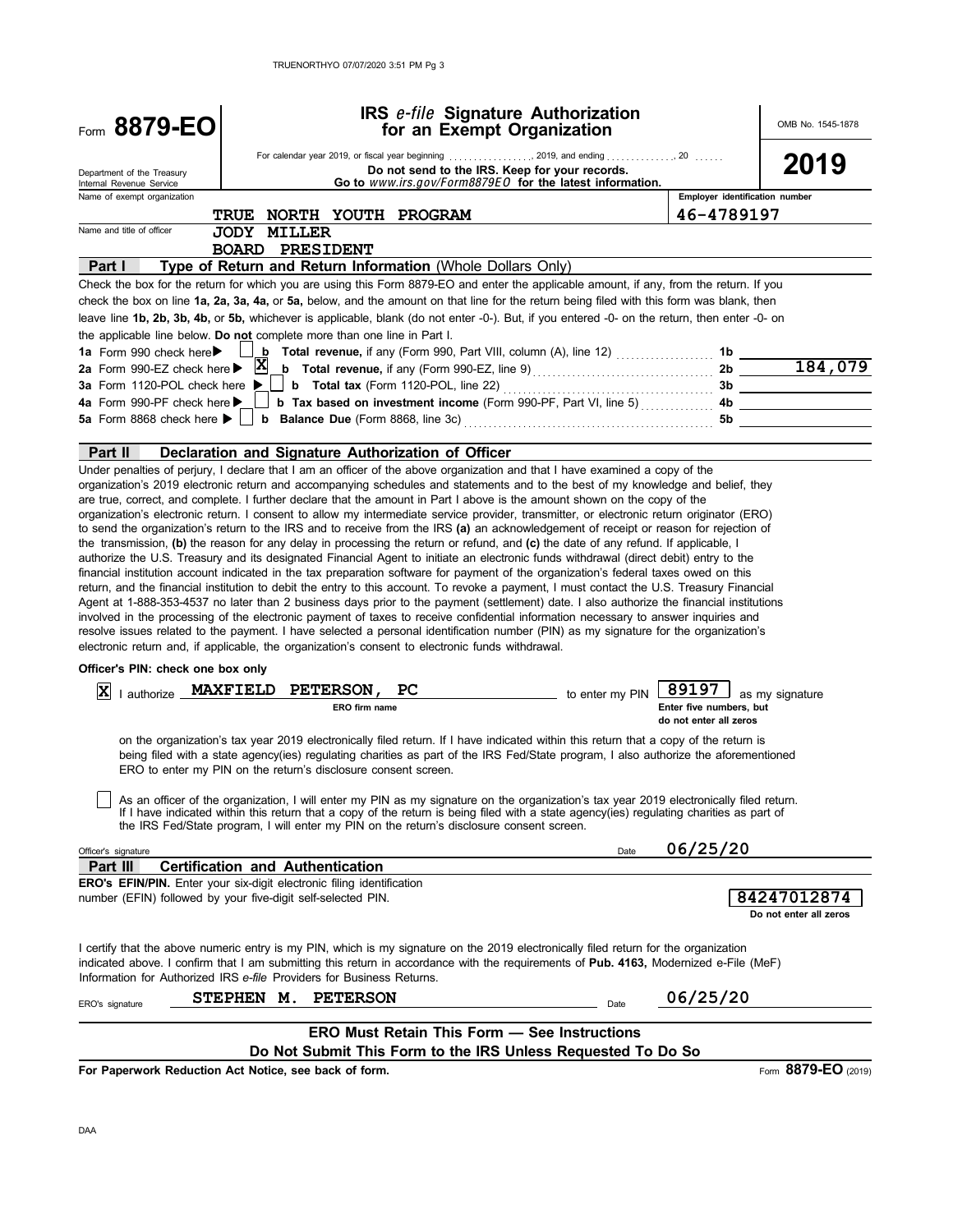## **990-EZ** Return of Organization Exempt From Income Tax **2019 Short Form**

**Under section 501(c), 527, or 4947(a)(1) of the Internal Revenue Code (except private foundations)**

 **Do not enter social security numbers on this form, as it may be made public.**

**Inspection Open to Public**

OMB No. 1545-0047

|                   |                 | Department of the Treasury<br>Internal Revenue Service                             | Go to www.irs.gov/Form990EZ for instructions and the latest information.                                                    |                    |                               |              | Inspection                     |  |  |  |  |
|-------------------|-----------------|------------------------------------------------------------------------------------|-----------------------------------------------------------------------------------------------------------------------------|--------------------|-------------------------------|--------------|--------------------------------|--|--|--|--|
|                   |                 | For the 2019 calendar year, or tax year beginning                                  |                                                                                                                             | , and ending       |                               |              |                                |  |  |  |  |
| в                 |                 | Check if applicable:<br>C Name of organization<br>D Employer identification number |                                                                                                                             |                    |                               |              |                                |  |  |  |  |
|                   | Address change  |                                                                                    |                                                                                                                             |                    |                               |              |                                |  |  |  |  |
|                   | Name change     | <b>TRUE NORTH YOUTH PROGRAM</b>                                                    |                                                                                                                             | 46-4789197         |                               |              |                                |  |  |  |  |
|                   | Initial return  | Number and street (or P.O. box, if mail is not delivered to street address)        |                                                                                                                             | E Telephone number |                               |              |                                |  |  |  |  |
|                   |                 | PO BOX 2072<br>Final return/terminated                                             |                                                                                                                             |                    |                               |              | 970-708-0205                   |  |  |  |  |
|                   | Amended return  |                                                                                    | City or town, state or province, country, and ZIP or foreign postal code                                                    |                    |                               |              | F Group Exemption              |  |  |  |  |
|                   |                 | Application pending<br>TELLURIDE                                                   | CO 81435                                                                                                                    |                    |                               | Number       |                                |  |  |  |  |
| G                 |                 | Accounting Method: $ \mathbf{X} $ Cash     Accrual Other (specify)                 |                                                                                                                             |                    | H Check                       |              | if the organization is not     |  |  |  |  |
| L                 | <b>Website:</b> | TRUENORTHYOUTHPROGRAM.ORG                                                          |                                                                                                                             |                    |                               |              | required to attach Schedule B  |  |  |  |  |
|                   |                 | Tax-exempt status (check only one) $- \mathbf{X} $ 501(c)(3) 501(c)( )             | (insert no.)                                                                                                                | 4947(a)(1) or      | 527                           |              | (Form 990, 990-EZ, or 990-PF). |  |  |  |  |
| Κ                 |                 | $\overline{\mathbf{X}}$ Corporation<br>Form of organization:                       | Trust<br>Association                                                                                                        | Other              |                               |              |                                |  |  |  |  |
| L                 |                 |                                                                                    | Add lines 5b, 6c, and 7b to line 9 to determine gross receipts. If gross receipts are \$200,000 or more, or if total assets |                    |                               |              |                                |  |  |  |  |
|                   |                 |                                                                                    |                                                                                                                             |                    |                               | \$           | 186,058                        |  |  |  |  |
|                   | Part I          |                                                                                    | Revenue, Expenses, and Changes in Net Assets or Fund Balances (see the instructions for Part I)                             |                    |                               |              |                                |  |  |  |  |
|                   |                 |                                                                                    | Check if the organization used Schedule O to respond to any question in this Part I                                         |                    |                               |              | ΙX                             |  |  |  |  |
|                   | 1               | Contributions, gifts, grants, and similar amounts received                         |                                                                                                                             |                    |                               |              | 180,458                        |  |  |  |  |
|                   | 2               |                                                                                    |                                                                                                                             |                    |                               | $\mathbf{2}$ |                                |  |  |  |  |
|                   | 3               |                                                                                    |                                                                                                                             |                    |                               | 3            |                                |  |  |  |  |
|                   | 4               |                                                                                    |                                                                                                                             |                    |                               | 4            |                                |  |  |  |  |
|                   |                 |                                                                                    |                                                                                                                             | 5a                 |                               |              |                                |  |  |  |  |
|                   | 5a              |                                                                                    | Gross amount from sale of assets other than inventory                                                                       | 5b                 |                               |              |                                |  |  |  |  |
|                   | b               | Less: cost or other basis and sales expenses                                       | Gain or (loss) from sale of assets other than inventory (subtract line 5b from line 5a)                                     |                    |                               |              |                                |  |  |  |  |
|                   | c               |                                                                                    | 5с                                                                                                                          |                    |                               |              |                                |  |  |  |  |
|                   | 6               | Gaming and fundraising events:                                                     |                                                                                                                             |                    |                               |              |                                |  |  |  |  |
|                   | а               | Gross income from gaming (attach Schedule G if greater than                        |                                                                                                                             |                    |                               |              |                                |  |  |  |  |
| Revenue           |                 |                                                                                    |                                                                                                                             | 6a                 |                               |              |                                |  |  |  |  |
|                   | b               | Gross income from fundraising events (not including                                |                                                                                                                             | of contributions   |                               |              |                                |  |  |  |  |
|                   |                 |                                                                                    | from fundraising events reported on line 1) (attach Schedule G if the                                                       |                    |                               |              |                                |  |  |  |  |
|                   |                 |                                                                                    | sum of such gross income and contributions exceeds \$15,000)                                                                | 6b.                | 5,600<br>$\overline{1}$ , 979 |              |                                |  |  |  |  |
|                   | с               |                                                                                    | Less: direct expenses from gaming and fundraising events                                                                    | 6с                 |                               |              |                                |  |  |  |  |
|                   | d               |                                                                                    | Net income or (loss) from gaming and fundraising events (add lines 6a and 6b and subtract                                   |                    |                               |              |                                |  |  |  |  |
|                   |                 |                                                                                    |                                                                                                                             |                    |                               | 6d           | 3,621                          |  |  |  |  |
|                   | 7a              |                                                                                    |                                                                                                                             | 7a                 |                               |              |                                |  |  |  |  |
|                   | b               | Less: cost of goods sold                                                           |                                                                                                                             | 7b                 |                               |              |                                |  |  |  |  |
|                   | c               |                                                                                    | Gross profit or (loss) from sales of inventory (subtract line 7b from line 7a)                                              |                    |                               | 7c           |                                |  |  |  |  |
|                   | 8               |                                                                                    |                                                                                                                             |                    |                               | 8            |                                |  |  |  |  |
|                   | 9               |                                                                                    |                                                                                                                             |                    |                               | 9            | 184,079                        |  |  |  |  |
|                   | 10              |                                                                                    |                                                                                                                             |                    |                               | 10           |                                |  |  |  |  |
|                   | 11              |                                                                                    |                                                                                                                             |                    |                               | 11           |                                |  |  |  |  |
|                   | 12              | Salaries, other compensation, and employee benefits                                |                                                                                                                             |                    |                               | 12           | 110,903                        |  |  |  |  |
|                   | 13              |                                                                                    |                                                                                                                             |                    |                               | 13           |                                |  |  |  |  |
| Expenses          | 14              |                                                                                    | Occupancy, rent, utilities, and maintenance contained and according term of the main set of the main set of the             |                    |                               | 14           | 980                            |  |  |  |  |
|                   | 15              |                                                                                    | 15                                                                                                                          | 5,094              |                               |              |                                |  |  |  |  |
|                   | 16              | Other expenses (describe in Schedule O)                                            |                                                                                                                             |                    |                               | 16           | 33,873                         |  |  |  |  |
|                   | 17              | Total expenses. Add lines 10 through 16                                            |                                                                                                                             |                    |                               | 17           | 150,850                        |  |  |  |  |
|                   | 18              |                                                                                    |                                                                                                                             |                    |                               | 18           | 33,229                         |  |  |  |  |
| <b>Net Assets</b> | 19              |                                                                                    | Net assets or fund balances at beginning of year (from line 27, column (A)) (must agree with                                |                    |                               |              |                                |  |  |  |  |
|                   |                 | end-of-year figure reported on prior year's return)                                |                                                                                                                             |                    |                               | 19           | 103,987                        |  |  |  |  |
|                   | 20              |                                                                                    |                                                                                                                             |                    |                               | 20           |                                |  |  |  |  |
|                   | 21              |                                                                                    |                                                                                                                             |                    |                               | 21           | 137,216                        |  |  |  |  |

**For Paperwork Reduction Act Notice, see the separate instructions.**

Form **990-EZ** (2019)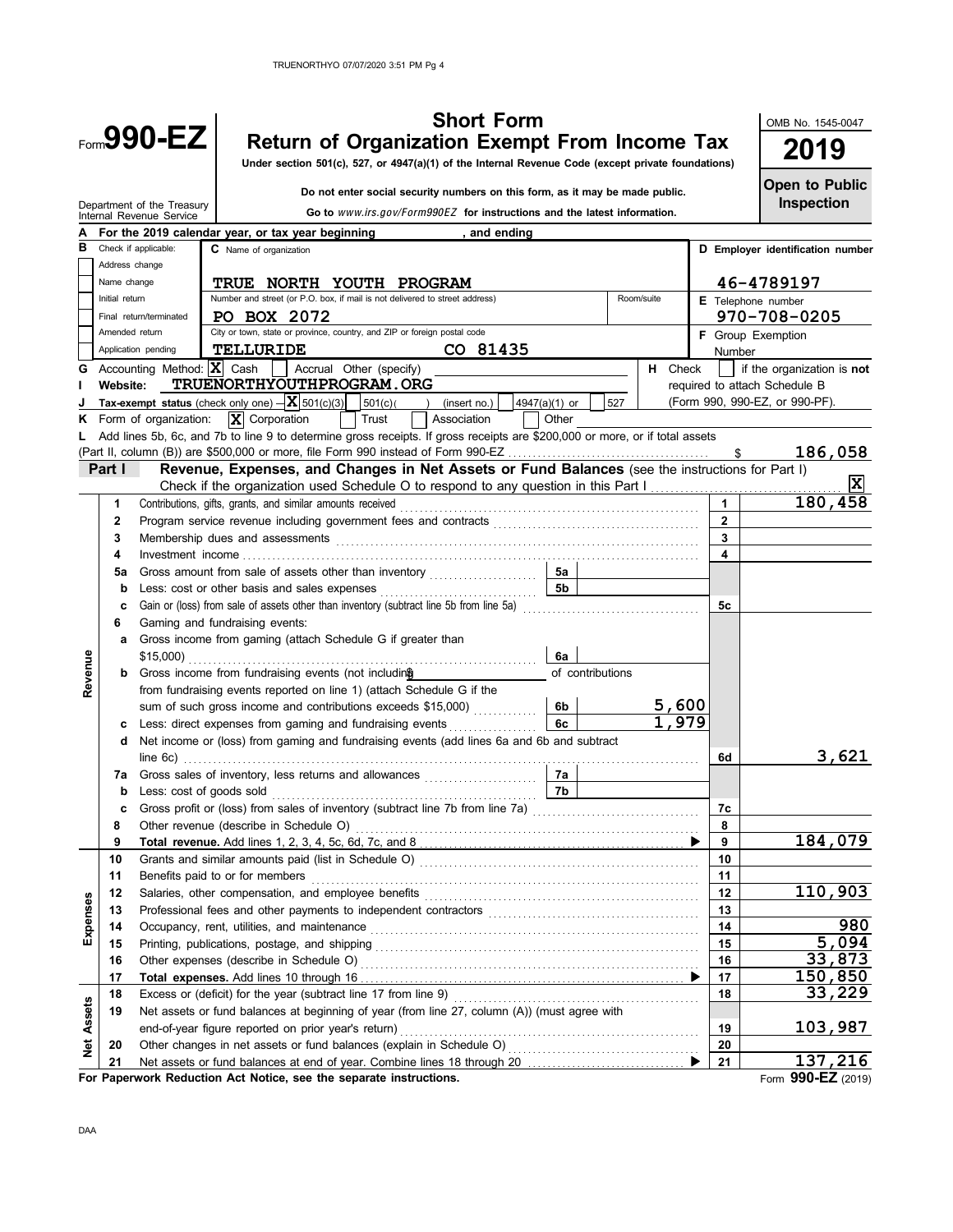| Part II<br><b>Balance Sheets</b> (see the instructions for Part II)<br>Check if the organization used Schedule O to respond to any question in this Part II.<br>(B) End of year<br>(A) Beginning of year<br>137,216<br>103,987<br>22<br>0<br>23<br>23 Land and buildings<br>0<br>24<br>103,987<br>137,216<br>25<br>26<br>O<br>103,987<br>137,216<br>27 Net assets or fund balances (line 27 of column (B) must agree with line 21)<br>27<br>Statement of Program Service Accomplishments (see the instructions for Part III)<br>Part III<br> X <br>Check if the organization used Schedule O to respond to any question in this Part III<br><b>Expenses</b><br>What is the organization's primary exempt purpose?<br>(Required for section<br>$501(c)(3)$ and $501(c)(4)$<br>YOUTH DEVELOPMENT<br>Describe the organization's program service accomplishments for each of its three largest program services,<br>organizations; optional for<br>as measured by expenses. In a clear and concise manner, describe the services provided, the number of<br>others.)<br>persons benefited, and other relevant information for each program title.<br>28<br>PROVIDE OUTDOOR RECREATION PROGRAMS ON A YEAR ROUND BASIS TO TEENS<br>26,946<br>28a<br>) If this amount includes foreign grants, check here<br>(Grants \$<br>29<br>PROVIDE ACADEMIC TUTORIING PROGRAMS TO GRADES 9-12, COLLGE SCHOLARSHIPS, &<br>COACHING TO HIGH SCHOOL SENIORS<br>29,688<br>29a<br>(Grants \$<br>LIFE SKILLS TRAINING, CAREER TRAINIG, AND COMMUNITY SERVICE PROJECTS<br>27,949<br>30a<br>) If this amount includes foreign grants, check here<br>(Grants \$<br>49,208<br>(Grants \$<br>) If this amount includes foreign grants, check here $\ldots$<br>31a<br>133,791<br>32<br>32 Total program service expenses (add lines 28a through 31a)<br>List of Officers, Directors, Trustees, and Key Employees (list each one even if not compensated - see the instructions for Part A<br><b>Part IV</b><br>Check if the organization used Schedule O to respond to any question in this Part IV<br>(c) Reportable<br>(d) Health benefits,<br>contributions to employee (e) Estimated amount of<br>(b) Average<br>compensation<br>(a) Name and title<br>devoted to position (Forms W-2/1099-MISC)<br>benefit plans, and<br>other compensation<br>(if not paid, enter -0-)<br>deferred compensation<br><b>JODY MILLER</b><br>2.00<br>0<br>0<br><b>BOARD PRESIDENT</b><br>0<br><b>BETSY WALKER</b><br><b>BOARD MEMBER</b><br>0<br>2.00<br>1,030<br>0<br><b>LANIER NELSON</b><br>1.00<br>0<br>0<br>0<br><b>BOARD MEMBER</b><br><b>MATT LEWIS</b><br>0<br>0<br>2.00<br>0<br><b>BOARD MEMBER</b><br>SUSANNE CONNELLY<br>0<br>0<br>2.00<br>0<br><b>SECRETARY</b><br><b>ASHLEY SMITH</b><br>2.00<br>0<br>0<br>0<br><b>TREASURER</b><br><b>VIVIAN RUSSELL</b><br>40.00<br>61,229<br>0<br>0<br>EXECUTIVE DIRECTOR<br>DAVID ZEIGLER<br>0<br>0<br><b>BOARD MEMBER</b><br>0<br>2.00<br>ALEX JONES<br>2.00<br>0<br>0<br><b>BOARD MEMBER</b><br>0<br>ROSE GUTFELD<br>0<br>0<br>0<br><b>BOARD MEMBER</b><br>4.00 | Form 990-EZ (2019)<br>TRUE NORTH YOUTH PROGRAM     | 46-4789197 |  | Page 2 |
|--------------------------------------------------------------------------------------------------------------------------------------------------------------------------------------------------------------------------------------------------------------------------------------------------------------------------------------------------------------------------------------------------------------------------------------------------------------------------------------------------------------------------------------------------------------------------------------------------------------------------------------------------------------------------------------------------------------------------------------------------------------------------------------------------------------------------------------------------------------------------------------------------------------------------------------------------------------------------------------------------------------------------------------------------------------------------------------------------------------------------------------------------------------------------------------------------------------------------------------------------------------------------------------------------------------------------------------------------------------------------------------------------------------------------------------------------------------------------------------------------------------------------------------------------------------------------------------------------------------------------------------------------------------------------------------------------------------------------------------------------------------------------------------------------------------------------------------------------------------------------------------------------------------------------------------------------------------------------------------------------------------------------------------------------------------------------------------------------------------------------------------------------------------------------------------------------------------------------------------------------------------------------------------------------------------------------------------------------------------------------------------------------------------------------------------------------------------------------------------------------------------------------------------------------------------------------------------------------------------------------------------------------------------------------------------------------------------------------------------------------------------------------------------------------------------------------------------------------------------------------------------------------------------------------------------------------------------------------------------------------------------------------------------------------------------------------|----------------------------------------------------|------------|--|--------|
|                                                                                                                                                                                                                                                                                                                                                                                                                                                                                                                                                                                                                                                                                                                                                                                                                                                                                                                                                                                                                                                                                                                                                                                                                                                                                                                                                                                                                                                                                                                                                                                                                                                                                                                                                                                                                                                                                                                                                                                                                                                                                                                                                                                                                                                                                                                                                                                                                                                                                                                                                                                                                                                                                                                                                                                                                                                                                                                                                                                                                                                                          |                                                    |            |  |        |
|                                                                                                                                                                                                                                                                                                                                                                                                                                                                                                                                                                                                                                                                                                                                                                                                                                                                                                                                                                                                                                                                                                                                                                                                                                                                                                                                                                                                                                                                                                                                                                                                                                                                                                                                                                                                                                                                                                                                                                                                                                                                                                                                                                                                                                                                                                                                                                                                                                                                                                                                                                                                                                                                                                                                                                                                                                                                                                                                                                                                                                                                          |                                                    |            |  |        |
|                                                                                                                                                                                                                                                                                                                                                                                                                                                                                                                                                                                                                                                                                                                                                                                                                                                                                                                                                                                                                                                                                                                                                                                                                                                                                                                                                                                                                                                                                                                                                                                                                                                                                                                                                                                                                                                                                                                                                                                                                                                                                                                                                                                                                                                                                                                                                                                                                                                                                                                                                                                                                                                                                                                                                                                                                                                                                                                                                                                                                                                                          |                                                    |            |  |        |
|                                                                                                                                                                                                                                                                                                                                                                                                                                                                                                                                                                                                                                                                                                                                                                                                                                                                                                                                                                                                                                                                                                                                                                                                                                                                                                                                                                                                                                                                                                                                                                                                                                                                                                                                                                                                                                                                                                                                                                                                                                                                                                                                                                                                                                                                                                                                                                                                                                                                                                                                                                                                                                                                                                                                                                                                                                                                                                                                                                                                                                                                          |                                                    |            |  |        |
|                                                                                                                                                                                                                                                                                                                                                                                                                                                                                                                                                                                                                                                                                                                                                                                                                                                                                                                                                                                                                                                                                                                                                                                                                                                                                                                                                                                                                                                                                                                                                                                                                                                                                                                                                                                                                                                                                                                                                                                                                                                                                                                                                                                                                                                                                                                                                                                                                                                                                                                                                                                                                                                                                                                                                                                                                                                                                                                                                                                                                                                                          |                                                    |            |  |        |
|                                                                                                                                                                                                                                                                                                                                                                                                                                                                                                                                                                                                                                                                                                                                                                                                                                                                                                                                                                                                                                                                                                                                                                                                                                                                                                                                                                                                                                                                                                                                                                                                                                                                                                                                                                                                                                                                                                                                                                                                                                                                                                                                                                                                                                                                                                                                                                                                                                                                                                                                                                                                                                                                                                                                                                                                                                                                                                                                                                                                                                                                          |                                                    |            |  |        |
|                                                                                                                                                                                                                                                                                                                                                                                                                                                                                                                                                                                                                                                                                                                                                                                                                                                                                                                                                                                                                                                                                                                                                                                                                                                                                                                                                                                                                                                                                                                                                                                                                                                                                                                                                                                                                                                                                                                                                                                                                                                                                                                                                                                                                                                                                                                                                                                                                                                                                                                                                                                                                                                                                                                                                                                                                                                                                                                                                                                                                                                                          | 25 Total assets                                    |            |  |        |
|                                                                                                                                                                                                                                                                                                                                                                                                                                                                                                                                                                                                                                                                                                                                                                                                                                                                                                                                                                                                                                                                                                                                                                                                                                                                                                                                                                                                                                                                                                                                                                                                                                                                                                                                                                                                                                                                                                                                                                                                                                                                                                                                                                                                                                                                                                                                                                                                                                                                                                                                                                                                                                                                                                                                                                                                                                                                                                                                                                                                                                                                          |                                                    |            |  |        |
|                                                                                                                                                                                                                                                                                                                                                                                                                                                                                                                                                                                                                                                                                                                                                                                                                                                                                                                                                                                                                                                                                                                                                                                                                                                                                                                                                                                                                                                                                                                                                                                                                                                                                                                                                                                                                                                                                                                                                                                                                                                                                                                                                                                                                                                                                                                                                                                                                                                                                                                                                                                                                                                                                                                                                                                                                                                                                                                                                                                                                                                                          |                                                    |            |  |        |
|                                                                                                                                                                                                                                                                                                                                                                                                                                                                                                                                                                                                                                                                                                                                                                                                                                                                                                                                                                                                                                                                                                                                                                                                                                                                                                                                                                                                                                                                                                                                                                                                                                                                                                                                                                                                                                                                                                                                                                                                                                                                                                                                                                                                                                                                                                                                                                                                                                                                                                                                                                                                                                                                                                                                                                                                                                                                                                                                                                                                                                                                          |                                                    |            |  |        |
|                                                                                                                                                                                                                                                                                                                                                                                                                                                                                                                                                                                                                                                                                                                                                                                                                                                                                                                                                                                                                                                                                                                                                                                                                                                                                                                                                                                                                                                                                                                                                                                                                                                                                                                                                                                                                                                                                                                                                                                                                                                                                                                                                                                                                                                                                                                                                                                                                                                                                                                                                                                                                                                                                                                                                                                                                                                                                                                                                                                                                                                                          |                                                    |            |  |        |
|                                                                                                                                                                                                                                                                                                                                                                                                                                                                                                                                                                                                                                                                                                                                                                                                                                                                                                                                                                                                                                                                                                                                                                                                                                                                                                                                                                                                                                                                                                                                                                                                                                                                                                                                                                                                                                                                                                                                                                                                                                                                                                                                                                                                                                                                                                                                                                                                                                                                                                                                                                                                                                                                                                                                                                                                                                                                                                                                                                                                                                                                          |                                                    |            |  |        |
|                                                                                                                                                                                                                                                                                                                                                                                                                                                                                                                                                                                                                                                                                                                                                                                                                                                                                                                                                                                                                                                                                                                                                                                                                                                                                                                                                                                                                                                                                                                                                                                                                                                                                                                                                                                                                                                                                                                                                                                                                                                                                                                                                                                                                                                                                                                                                                                                                                                                                                                                                                                                                                                                                                                                                                                                                                                                                                                                                                                                                                                                          |                                                    |            |  |        |
|                                                                                                                                                                                                                                                                                                                                                                                                                                                                                                                                                                                                                                                                                                                                                                                                                                                                                                                                                                                                                                                                                                                                                                                                                                                                                                                                                                                                                                                                                                                                                                                                                                                                                                                                                                                                                                                                                                                                                                                                                                                                                                                                                                                                                                                                                                                                                                                                                                                                                                                                                                                                                                                                                                                                                                                                                                                                                                                                                                                                                                                                          |                                                    |            |  |        |
|                                                                                                                                                                                                                                                                                                                                                                                                                                                                                                                                                                                                                                                                                                                                                                                                                                                                                                                                                                                                                                                                                                                                                                                                                                                                                                                                                                                                                                                                                                                                                                                                                                                                                                                                                                                                                                                                                                                                                                                                                                                                                                                                                                                                                                                                                                                                                                                                                                                                                                                                                                                                                                                                                                                                                                                                                                                                                                                                                                                                                                                                          |                                                    |            |  |        |
|                                                                                                                                                                                                                                                                                                                                                                                                                                                                                                                                                                                                                                                                                                                                                                                                                                                                                                                                                                                                                                                                                                                                                                                                                                                                                                                                                                                                                                                                                                                                                                                                                                                                                                                                                                                                                                                                                                                                                                                                                                                                                                                                                                                                                                                                                                                                                                                                                                                                                                                                                                                                                                                                                                                                                                                                                                                                                                                                                                                                                                                                          |                                                    |            |  |        |
|                                                                                                                                                                                                                                                                                                                                                                                                                                                                                                                                                                                                                                                                                                                                                                                                                                                                                                                                                                                                                                                                                                                                                                                                                                                                                                                                                                                                                                                                                                                                                                                                                                                                                                                                                                                                                                                                                                                                                                                                                                                                                                                                                                                                                                                                                                                                                                                                                                                                                                                                                                                                                                                                                                                                                                                                                                                                                                                                                                                                                                                                          |                                                    |            |  |        |
|                                                                                                                                                                                                                                                                                                                                                                                                                                                                                                                                                                                                                                                                                                                                                                                                                                                                                                                                                                                                                                                                                                                                                                                                                                                                                                                                                                                                                                                                                                                                                                                                                                                                                                                                                                                                                                                                                                                                                                                                                                                                                                                                                                                                                                                                                                                                                                                                                                                                                                                                                                                                                                                                                                                                                                                                                                                                                                                                                                                                                                                                          |                                                    |            |  |        |
|                                                                                                                                                                                                                                                                                                                                                                                                                                                                                                                                                                                                                                                                                                                                                                                                                                                                                                                                                                                                                                                                                                                                                                                                                                                                                                                                                                                                                                                                                                                                                                                                                                                                                                                                                                                                                                                                                                                                                                                                                                                                                                                                                                                                                                                                                                                                                                                                                                                                                                                                                                                                                                                                                                                                                                                                                                                                                                                                                                                                                                                                          |                                                    |            |  |        |
|                                                                                                                                                                                                                                                                                                                                                                                                                                                                                                                                                                                                                                                                                                                                                                                                                                                                                                                                                                                                                                                                                                                                                                                                                                                                                                                                                                                                                                                                                                                                                                                                                                                                                                                                                                                                                                                                                                                                                                                                                                                                                                                                                                                                                                                                                                                                                                                                                                                                                                                                                                                                                                                                                                                                                                                                                                                                                                                                                                                                                                                                          |                                                    |            |  |        |
|                                                                                                                                                                                                                                                                                                                                                                                                                                                                                                                                                                                                                                                                                                                                                                                                                                                                                                                                                                                                                                                                                                                                                                                                                                                                                                                                                                                                                                                                                                                                                                                                                                                                                                                                                                                                                                                                                                                                                                                                                                                                                                                                                                                                                                                                                                                                                                                                                                                                                                                                                                                                                                                                                                                                                                                                                                                                                                                                                                                                                                                                          |                                                    |            |  |        |
|                                                                                                                                                                                                                                                                                                                                                                                                                                                                                                                                                                                                                                                                                                                                                                                                                                                                                                                                                                                                                                                                                                                                                                                                                                                                                                                                                                                                                                                                                                                                                                                                                                                                                                                                                                                                                                                                                                                                                                                                                                                                                                                                                                                                                                                                                                                                                                                                                                                                                                                                                                                                                                                                                                                                                                                                                                                                                                                                                                                                                                                                          |                                                    |            |  |        |
|                                                                                                                                                                                                                                                                                                                                                                                                                                                                                                                                                                                                                                                                                                                                                                                                                                                                                                                                                                                                                                                                                                                                                                                                                                                                                                                                                                                                                                                                                                                                                                                                                                                                                                                                                                                                                                                                                                                                                                                                                                                                                                                                                                                                                                                                                                                                                                                                                                                                                                                                                                                                                                                                                                                                                                                                                                                                                                                                                                                                                                                                          |                                                    |            |  |        |
|                                                                                                                                                                                                                                                                                                                                                                                                                                                                                                                                                                                                                                                                                                                                                                                                                                                                                                                                                                                                                                                                                                                                                                                                                                                                                                                                                                                                                                                                                                                                                                                                                                                                                                                                                                                                                                                                                                                                                                                                                                                                                                                                                                                                                                                                                                                                                                                                                                                                                                                                                                                                                                                                                                                                                                                                                                                                                                                                                                                                                                                                          |                                                    |            |  |        |
|                                                                                                                                                                                                                                                                                                                                                                                                                                                                                                                                                                                                                                                                                                                                                                                                                                                                                                                                                                                                                                                                                                                                                                                                                                                                                                                                                                                                                                                                                                                                                                                                                                                                                                                                                                                                                                                                                                                                                                                                                                                                                                                                                                                                                                                                                                                                                                                                                                                                                                                                                                                                                                                                                                                                                                                                                                                                                                                                                                                                                                                                          |                                                    |            |  |        |
|                                                                                                                                                                                                                                                                                                                                                                                                                                                                                                                                                                                                                                                                                                                                                                                                                                                                                                                                                                                                                                                                                                                                                                                                                                                                                                                                                                                                                                                                                                                                                                                                                                                                                                                                                                                                                                                                                                                                                                                                                                                                                                                                                                                                                                                                                                                                                                                                                                                                                                                                                                                                                                                                                                                                                                                                                                                                                                                                                                                                                                                                          | 30                                                 |            |  |        |
|                                                                                                                                                                                                                                                                                                                                                                                                                                                                                                                                                                                                                                                                                                                                                                                                                                                                                                                                                                                                                                                                                                                                                                                                                                                                                                                                                                                                                                                                                                                                                                                                                                                                                                                                                                                                                                                                                                                                                                                                                                                                                                                                                                                                                                                                                                                                                                                                                                                                                                                                                                                                                                                                                                                                                                                                                                                                                                                                                                                                                                                                          |                                                    |            |  |        |
|                                                                                                                                                                                                                                                                                                                                                                                                                                                                                                                                                                                                                                                                                                                                                                                                                                                                                                                                                                                                                                                                                                                                                                                                                                                                                                                                                                                                                                                                                                                                                                                                                                                                                                                                                                                                                                                                                                                                                                                                                                                                                                                                                                                                                                                                                                                                                                                                                                                                                                                                                                                                                                                                                                                                                                                                                                                                                                                                                                                                                                                                          |                                                    |            |  |        |
|                                                                                                                                                                                                                                                                                                                                                                                                                                                                                                                                                                                                                                                                                                                                                                                                                                                                                                                                                                                                                                                                                                                                                                                                                                                                                                                                                                                                                                                                                                                                                                                                                                                                                                                                                                                                                                                                                                                                                                                                                                                                                                                                                                                                                                                                                                                                                                                                                                                                                                                                                                                                                                                                                                                                                                                                                                                                                                                                                                                                                                                                          |                                                    |            |  |        |
|                                                                                                                                                                                                                                                                                                                                                                                                                                                                                                                                                                                                                                                                                                                                                                                                                                                                                                                                                                                                                                                                                                                                                                                                                                                                                                                                                                                                                                                                                                                                                                                                                                                                                                                                                                                                                                                                                                                                                                                                                                                                                                                                                                                                                                                                                                                                                                                                                                                                                                                                                                                                                                                                                                                                                                                                                                                                                                                                                                                                                                                                          | 31 Other program services (describe in Schedule O) |            |  |        |
|                                                                                                                                                                                                                                                                                                                                                                                                                                                                                                                                                                                                                                                                                                                                                                                                                                                                                                                                                                                                                                                                                                                                                                                                                                                                                                                                                                                                                                                                                                                                                                                                                                                                                                                                                                                                                                                                                                                                                                                                                                                                                                                                                                                                                                                                                                                                                                                                                                                                                                                                                                                                                                                                                                                                                                                                                                                                                                                                                                                                                                                                          |                                                    |            |  |        |
|                                                                                                                                                                                                                                                                                                                                                                                                                                                                                                                                                                                                                                                                                                                                                                                                                                                                                                                                                                                                                                                                                                                                                                                                                                                                                                                                                                                                                                                                                                                                                                                                                                                                                                                                                                                                                                                                                                                                                                                                                                                                                                                                                                                                                                                                                                                                                                                                                                                                                                                                                                                                                                                                                                                                                                                                                                                                                                                                                                                                                                                                          |                                                    |            |  |        |
|                                                                                                                                                                                                                                                                                                                                                                                                                                                                                                                                                                                                                                                                                                                                                                                                                                                                                                                                                                                                                                                                                                                                                                                                                                                                                                                                                                                                                                                                                                                                                                                                                                                                                                                                                                                                                                                                                                                                                                                                                                                                                                                                                                                                                                                                                                                                                                                                                                                                                                                                                                                                                                                                                                                                                                                                                                                                                                                                                                                                                                                                          |                                                    |            |  |        |
|                                                                                                                                                                                                                                                                                                                                                                                                                                                                                                                                                                                                                                                                                                                                                                                                                                                                                                                                                                                                                                                                                                                                                                                                                                                                                                                                                                                                                                                                                                                                                                                                                                                                                                                                                                                                                                                                                                                                                                                                                                                                                                                                                                                                                                                                                                                                                                                                                                                                                                                                                                                                                                                                                                                                                                                                                                                                                                                                                                                                                                                                          |                                                    |            |  |        |
|                                                                                                                                                                                                                                                                                                                                                                                                                                                                                                                                                                                                                                                                                                                                                                                                                                                                                                                                                                                                                                                                                                                                                                                                                                                                                                                                                                                                                                                                                                                                                                                                                                                                                                                                                                                                                                                                                                                                                                                                                                                                                                                                                                                                                                                                                                                                                                                                                                                                                                                                                                                                                                                                                                                                                                                                                                                                                                                                                                                                                                                                          |                                                    |            |  |        |
|                                                                                                                                                                                                                                                                                                                                                                                                                                                                                                                                                                                                                                                                                                                                                                                                                                                                                                                                                                                                                                                                                                                                                                                                                                                                                                                                                                                                                                                                                                                                                                                                                                                                                                                                                                                                                                                                                                                                                                                                                                                                                                                                                                                                                                                                                                                                                                                                                                                                                                                                                                                                                                                                                                                                                                                                                                                                                                                                                                                                                                                                          |                                                    |            |  |        |
|                                                                                                                                                                                                                                                                                                                                                                                                                                                                                                                                                                                                                                                                                                                                                                                                                                                                                                                                                                                                                                                                                                                                                                                                                                                                                                                                                                                                                                                                                                                                                                                                                                                                                                                                                                                                                                                                                                                                                                                                                                                                                                                                                                                                                                                                                                                                                                                                                                                                                                                                                                                                                                                                                                                                                                                                                                                                                                                                                                                                                                                                          |                                                    |            |  |        |
|                                                                                                                                                                                                                                                                                                                                                                                                                                                                                                                                                                                                                                                                                                                                                                                                                                                                                                                                                                                                                                                                                                                                                                                                                                                                                                                                                                                                                                                                                                                                                                                                                                                                                                                                                                                                                                                                                                                                                                                                                                                                                                                                                                                                                                                                                                                                                                                                                                                                                                                                                                                                                                                                                                                                                                                                                                                                                                                                                                                                                                                                          |                                                    |            |  |        |
|                                                                                                                                                                                                                                                                                                                                                                                                                                                                                                                                                                                                                                                                                                                                                                                                                                                                                                                                                                                                                                                                                                                                                                                                                                                                                                                                                                                                                                                                                                                                                                                                                                                                                                                                                                                                                                                                                                                                                                                                                                                                                                                                                                                                                                                                                                                                                                                                                                                                                                                                                                                                                                                                                                                                                                                                                                                                                                                                                                                                                                                                          |                                                    |            |  |        |
|                                                                                                                                                                                                                                                                                                                                                                                                                                                                                                                                                                                                                                                                                                                                                                                                                                                                                                                                                                                                                                                                                                                                                                                                                                                                                                                                                                                                                                                                                                                                                                                                                                                                                                                                                                                                                                                                                                                                                                                                                                                                                                                                                                                                                                                                                                                                                                                                                                                                                                                                                                                                                                                                                                                                                                                                                                                                                                                                                                                                                                                                          |                                                    |            |  |        |
|                                                                                                                                                                                                                                                                                                                                                                                                                                                                                                                                                                                                                                                                                                                                                                                                                                                                                                                                                                                                                                                                                                                                                                                                                                                                                                                                                                                                                                                                                                                                                                                                                                                                                                                                                                                                                                                                                                                                                                                                                                                                                                                                                                                                                                                                                                                                                                                                                                                                                                                                                                                                                                                                                                                                                                                                                                                                                                                                                                                                                                                                          |                                                    |            |  |        |
|                                                                                                                                                                                                                                                                                                                                                                                                                                                                                                                                                                                                                                                                                                                                                                                                                                                                                                                                                                                                                                                                                                                                                                                                                                                                                                                                                                                                                                                                                                                                                                                                                                                                                                                                                                                                                                                                                                                                                                                                                                                                                                                                                                                                                                                                                                                                                                                                                                                                                                                                                                                                                                                                                                                                                                                                                                                                                                                                                                                                                                                                          |                                                    |            |  |        |
|                                                                                                                                                                                                                                                                                                                                                                                                                                                                                                                                                                                                                                                                                                                                                                                                                                                                                                                                                                                                                                                                                                                                                                                                                                                                                                                                                                                                                                                                                                                                                                                                                                                                                                                                                                                                                                                                                                                                                                                                                                                                                                                                                                                                                                                                                                                                                                                                                                                                                                                                                                                                                                                                                                                                                                                                                                                                                                                                                                                                                                                                          |                                                    |            |  |        |
|                                                                                                                                                                                                                                                                                                                                                                                                                                                                                                                                                                                                                                                                                                                                                                                                                                                                                                                                                                                                                                                                                                                                                                                                                                                                                                                                                                                                                                                                                                                                                                                                                                                                                                                                                                                                                                                                                                                                                                                                                                                                                                                                                                                                                                                                                                                                                                                                                                                                                                                                                                                                                                                                                                                                                                                                                                                                                                                                                                                                                                                                          |                                                    |            |  |        |
|                                                                                                                                                                                                                                                                                                                                                                                                                                                                                                                                                                                                                                                                                                                                                                                                                                                                                                                                                                                                                                                                                                                                                                                                                                                                                                                                                                                                                                                                                                                                                                                                                                                                                                                                                                                                                                                                                                                                                                                                                                                                                                                                                                                                                                                                                                                                                                                                                                                                                                                                                                                                                                                                                                                                                                                                                                                                                                                                                                                                                                                                          |                                                    |            |  |        |
|                                                                                                                                                                                                                                                                                                                                                                                                                                                                                                                                                                                                                                                                                                                                                                                                                                                                                                                                                                                                                                                                                                                                                                                                                                                                                                                                                                                                                                                                                                                                                                                                                                                                                                                                                                                                                                                                                                                                                                                                                                                                                                                                                                                                                                                                                                                                                                                                                                                                                                                                                                                                                                                                                                                                                                                                                                                                                                                                                                                                                                                                          |                                                    |            |  |        |
|                                                                                                                                                                                                                                                                                                                                                                                                                                                                                                                                                                                                                                                                                                                                                                                                                                                                                                                                                                                                                                                                                                                                                                                                                                                                                                                                                                                                                                                                                                                                                                                                                                                                                                                                                                                                                                                                                                                                                                                                                                                                                                                                                                                                                                                                                                                                                                                                                                                                                                                                                                                                                                                                                                                                                                                                                                                                                                                                                                                                                                                                          |                                                    |            |  |        |
|                                                                                                                                                                                                                                                                                                                                                                                                                                                                                                                                                                                                                                                                                                                                                                                                                                                                                                                                                                                                                                                                                                                                                                                                                                                                                                                                                                                                                                                                                                                                                                                                                                                                                                                                                                                                                                                                                                                                                                                                                                                                                                                                                                                                                                                                                                                                                                                                                                                                                                                                                                                                                                                                                                                                                                                                                                                                                                                                                                                                                                                                          |                                                    |            |  |        |
|                                                                                                                                                                                                                                                                                                                                                                                                                                                                                                                                                                                                                                                                                                                                                                                                                                                                                                                                                                                                                                                                                                                                                                                                                                                                                                                                                                                                                                                                                                                                                                                                                                                                                                                                                                                                                                                                                                                                                                                                                                                                                                                                                                                                                                                                                                                                                                                                                                                                                                                                                                                                                                                                                                                                                                                                                                                                                                                                                                                                                                                                          |                                                    |            |  |        |
|                                                                                                                                                                                                                                                                                                                                                                                                                                                                                                                                                                                                                                                                                                                                                                                                                                                                                                                                                                                                                                                                                                                                                                                                                                                                                                                                                                                                                                                                                                                                                                                                                                                                                                                                                                                                                                                                                                                                                                                                                                                                                                                                                                                                                                                                                                                                                                                                                                                                                                                                                                                                                                                                                                                                                                                                                                                                                                                                                                                                                                                                          |                                                    |            |  |        |
|                                                                                                                                                                                                                                                                                                                                                                                                                                                                                                                                                                                                                                                                                                                                                                                                                                                                                                                                                                                                                                                                                                                                                                                                                                                                                                                                                                                                                                                                                                                                                                                                                                                                                                                                                                                                                                                                                                                                                                                                                                                                                                                                                                                                                                                                                                                                                                                                                                                                                                                                                                                                                                                                                                                                                                                                                                                                                                                                                                                                                                                                          |                                                    |            |  |        |
|                                                                                                                                                                                                                                                                                                                                                                                                                                                                                                                                                                                                                                                                                                                                                                                                                                                                                                                                                                                                                                                                                                                                                                                                                                                                                                                                                                                                                                                                                                                                                                                                                                                                                                                                                                                                                                                                                                                                                                                                                                                                                                                                                                                                                                                                                                                                                                                                                                                                                                                                                                                                                                                                                                                                                                                                                                                                                                                                                                                                                                                                          |                                                    |            |  |        |
|                                                                                                                                                                                                                                                                                                                                                                                                                                                                                                                                                                                                                                                                                                                                                                                                                                                                                                                                                                                                                                                                                                                                                                                                                                                                                                                                                                                                                                                                                                                                                                                                                                                                                                                                                                                                                                                                                                                                                                                                                                                                                                                                                                                                                                                                                                                                                                                                                                                                                                                                                                                                                                                                                                                                                                                                                                                                                                                                                                                                                                                                          |                                                    |            |  |        |
|                                                                                                                                                                                                                                                                                                                                                                                                                                                                                                                                                                                                                                                                                                                                                                                                                                                                                                                                                                                                                                                                                                                                                                                                                                                                                                                                                                                                                                                                                                                                                                                                                                                                                                                                                                                                                                                                                                                                                                                                                                                                                                                                                                                                                                                                                                                                                                                                                                                                                                                                                                                                                                                                                                                                                                                                                                                                                                                                                                                                                                                                          |                                                    |            |  |        |
|                                                                                                                                                                                                                                                                                                                                                                                                                                                                                                                                                                                                                                                                                                                                                                                                                                                                                                                                                                                                                                                                                                                                                                                                                                                                                                                                                                                                                                                                                                                                                                                                                                                                                                                                                                                                                                                                                                                                                                                                                                                                                                                                                                                                                                                                                                                                                                                                                                                                                                                                                                                                                                                                                                                                                                                                                                                                                                                                                                                                                                                                          |                                                    |            |  |        |
|                                                                                                                                                                                                                                                                                                                                                                                                                                                                                                                                                                                                                                                                                                                                                                                                                                                                                                                                                                                                                                                                                                                                                                                                                                                                                                                                                                                                                                                                                                                                                                                                                                                                                                                                                                                                                                                                                                                                                                                                                                                                                                                                                                                                                                                                                                                                                                                                                                                                                                                                                                                                                                                                                                                                                                                                                                                                                                                                                                                                                                                                          |                                                    |            |  |        |
|                                                                                                                                                                                                                                                                                                                                                                                                                                                                                                                                                                                                                                                                                                                                                                                                                                                                                                                                                                                                                                                                                                                                                                                                                                                                                                                                                                                                                                                                                                                                                                                                                                                                                                                                                                                                                                                                                                                                                                                                                                                                                                                                                                                                                                                                                                                                                                                                                                                                                                                                                                                                                                                                                                                                                                                                                                                                                                                                                                                                                                                                          |                                                    |            |  |        |
|                                                                                                                                                                                                                                                                                                                                                                                                                                                                                                                                                                                                                                                                                                                                                                                                                                                                                                                                                                                                                                                                                                                                                                                                                                                                                                                                                                                                                                                                                                                                                                                                                                                                                                                                                                                                                                                                                                                                                                                                                                                                                                                                                                                                                                                                                                                                                                                                                                                                                                                                                                                                                                                                                                                                                                                                                                                                                                                                                                                                                                                                          |                                                    |            |  |        |
|                                                                                                                                                                                                                                                                                                                                                                                                                                                                                                                                                                                                                                                                                                                                                                                                                                                                                                                                                                                                                                                                                                                                                                                                                                                                                                                                                                                                                                                                                                                                                                                                                                                                                                                                                                                                                                                                                                                                                                                                                                                                                                                                                                                                                                                                                                                                                                                                                                                                                                                                                                                                                                                                                                                                                                                                                                                                                                                                                                                                                                                                          |                                                    |            |  |        |
|                                                                                                                                                                                                                                                                                                                                                                                                                                                                                                                                                                                                                                                                                                                                                                                                                                                                                                                                                                                                                                                                                                                                                                                                                                                                                                                                                                                                                                                                                                                                                                                                                                                                                                                                                                                                                                                                                                                                                                                                                                                                                                                                                                                                                                                                                                                                                                                                                                                                                                                                                                                                                                                                                                                                                                                                                                                                                                                                                                                                                                                                          |                                                    |            |  |        |
|                                                                                                                                                                                                                                                                                                                                                                                                                                                                                                                                                                                                                                                                                                                                                                                                                                                                                                                                                                                                                                                                                                                                                                                                                                                                                                                                                                                                                                                                                                                                                                                                                                                                                                                                                                                                                                                                                                                                                                                                                                                                                                                                                                                                                                                                                                                                                                                                                                                                                                                                                                                                                                                                                                                                                                                                                                                                                                                                                                                                                                                                          |                                                    |            |  |        |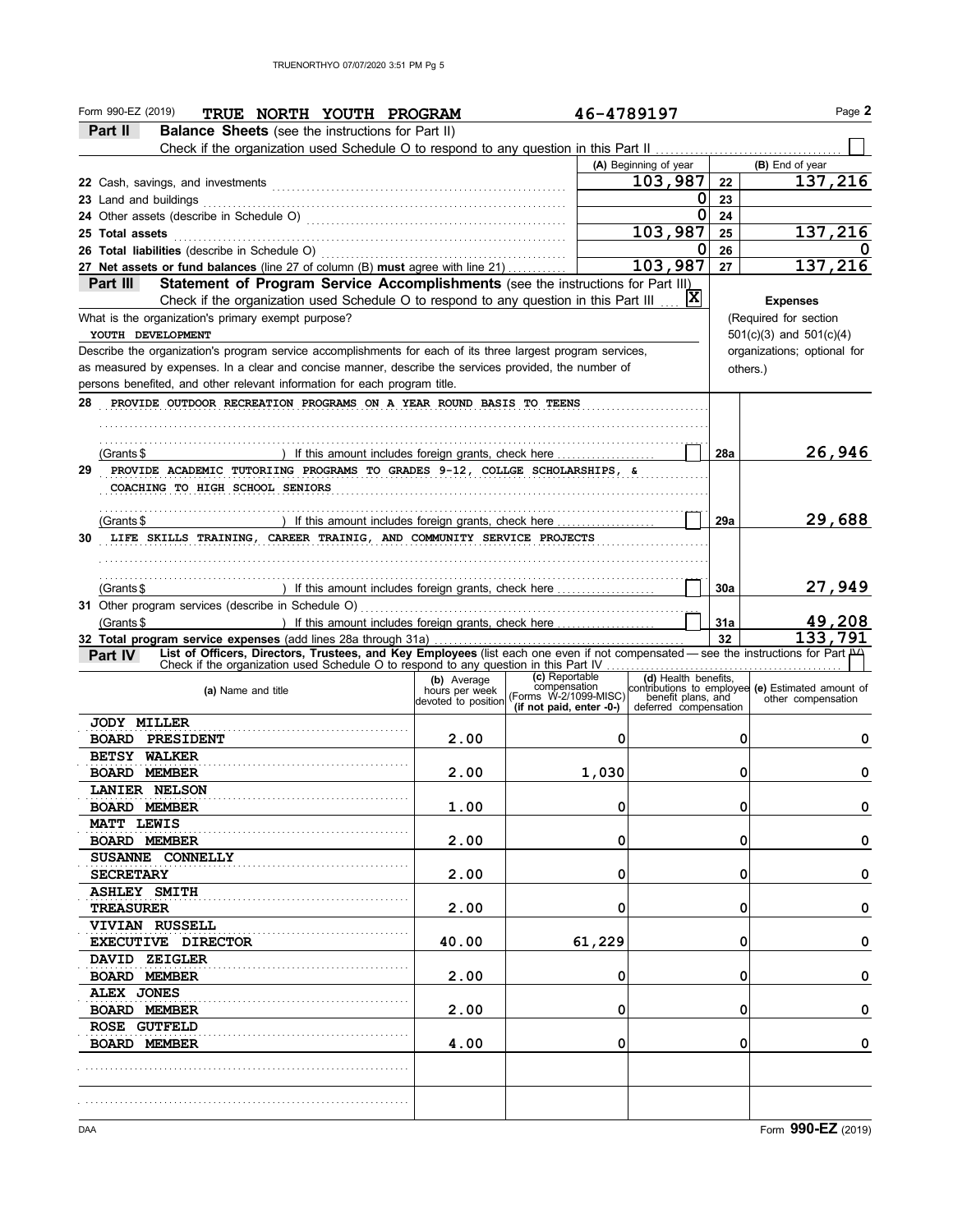|          | Form 990-EZ (2019)<br>46-4789197<br>TRUE NORTH YOUTH PROGRAM                                                                                                  |              |            | Page 3   |
|----------|---------------------------------------------------------------------------------------------------------------------------------------------------------------|--------------|------------|----------|
|          | Part V<br>Other Information (Note the Schedule A and personal benefit contract statement requirements in the                                                  |              |            |          |
|          | instructions for Part V.) Check if the organization used Schedule O to respond to any question in this Part V                                                 |              |            |          |
| 33       | Did the organization engage in any significant activity not previously reported to the IRS? If "Yes," provide a                                               |              | <b>Yes</b> | No       |
|          | detailed description of each activity in Schedule O                                                                                                           | 33           |            | X.       |
| 34       | Were any significant changes made to the organizing or governing documents? If "Yes," attach a conformed                                                      |              |            |          |
|          | copy of the amended documents if they reflect a change to the organization's name. Otherwise, explain the                                                     |              |            |          |
|          | change on Schedule O. See instructions                                                                                                                        | 34           |            | X.       |
|          | 35a Did the organization have unrelated business gross income of \$1,000 or more during the year from business                                                |              |            |          |
|          | activities (such as those reported on lines 2, 6a, and 7a, among others)?                                                                                     | 35a          |            | X.       |
| b        | If "Yes" to line 35a, has the organization filed a Form 990-T for the year? If "No," provide an explanation in Schedule O                                     | 35b          |            |          |
| c        | Was the organization a section $501(c)(4)$ , $501(c)(5)$ , or $501(c)(6)$ organization subject to section 6033(e) notice,                                     |              |            |          |
|          | reporting, and proxy tax requirements during the year? If "Yes," complete Schedule C, Part III                                                                | 35c          |            | X.       |
| 36       | Did the organization undergo a liquidation, dissolution, termination, or significant disposition of net assets                                                |              |            |          |
|          | during the year? If "Yes," complete applicable parts of Schedule N                                                                                            | 36           |            | X.       |
| 37a<br>b | Enter amount of political expenditures, direct or indirect, as described in the instructions<br>37a<br>Did the organization file Form 1120-POL for this year? | 37b          |            | X        |
| 38a      | Did the organization borrow from, or make any loans to, any officer, director, trustee, or key employee; or were                                              |              |            |          |
|          | any such loans made in a prior year and still outstanding at the end of the tax year covered by this return?                                                  | <b>38a</b>   |            | X        |
| b        | If "Yes," complete Schedule L, Part II, and enter the total amount involved<br>38b                                                                            |              |            |          |
| 39       | Section 501(c)(7) organizations. Enter:                                                                                                                       |              |            |          |
| a        | Initiation fees and capital contributions included on line 9<br>39a                                                                                           |              |            |          |
| b        | 39 <sub>b</sub><br>Gross receipts, included on line 9, for public use of club facilities                                                                      |              |            |          |
| 40a      | Section $501(c)(3)$ organizations. Enter amount of tax imposed on the organization during the year under:                                                     |              |            |          |
|          | section 4911<br>; section 4912<br>$\overline{\phantom{a}}$ ; section 4955                                                                                     |              |            |          |
|          | Section 501(c)(3), 501(c)(4), and 501(c)(29) organizations. Did the organization engage in any section 4958                                                   |              |            |          |
|          | excess benefit transaction during the year, or did it engage in an excess benefit transaction in a prior year                                                 |              |            |          |
|          | that has not been reported on any of its prior Forms 990 or 990-EZ? If "Yes," complete Schedule L, Part I                                                     | 40b          |            | x        |
| C        | Section $501(c)(3)$ , $501(c)(4)$ , and $501(c)(29)$ organizations. Enter amount of tax imposed                                                               |              |            |          |
|          | on organization managers or disqualified persons during the year under sections 4912,                                                                         |              |            |          |
|          | 4955, and 4958                                                                                                                                                |              |            |          |
| d        | Section $501(c)(3)$ , $501(c)(4)$ , and $501(c)(29)$ organizations. Enter amount of tax on line                                                               |              |            |          |
| е        | 40c reimbursed by the organization<br>All organizations. At any time during the tax year, was the organization a party to a prohibited tax shelter            |              |            |          |
|          | transaction? If "Yes," complete Form 8886-T                                                                                                                   | 40e          |            | x        |
| 41       | List the states with which a copy of this return is filed $\blacksquare$ <b>NONE</b>                                                                          |              |            |          |
| 42a      | The organization's books are in care of BETSY WALKER<br>Telephone no.                                                                                         | 970-708-0205 |            |          |
|          | PO BOX 2072                                                                                                                                                   |              |            |          |
|          | $ZIP + 4$<br>Located at<br>TELLURIDE<br>co                                                                                                                    | 81435        |            |          |
|          | <b>b</b> At any time during the calendar year, did the organization have an interest in or a signature or other authority over                                |              | Yes        | No       |
|          | a financial account in a foreign country (such as a bank account, securities account, or other financial account)?                                            | 42b          |            | X        |
|          | If "Yes," enter the name of the foreign country                                                                                                               |              |            |          |
|          | See the instructions for exceptions and filing requirements for FinCEN Form 114, Report of Foreign Bank and<br>Financial Accounts (FBAR).                     |              |            |          |
| с        | At any time during the calendar year, did the organization maintain an office outside the United States?                                                      | 42c          |            | X.       |
|          | If "Yes," enter the name of the foreign country                                                                                                               |              |            |          |
| 43       |                                                                                                                                                               |              |            |          |
|          | 43<br>and enter the amount of tax-exempt interest received or accrued during the tax year                                                                     |              |            |          |
|          |                                                                                                                                                               |              | Yes        | No       |
| 44a      | Did the organization maintain any donor advised funds during the year? If "Yes," Form 990 must be                                                             |              |            |          |
|          | completed instead of Form 990-EZ                                                                                                                              | 44a          |            | X        |
| b        | Did the organization operate one or more hospital facilities during the year? If "Yes," Form 990 must be                                                      |              |            |          |
|          |                                                                                                                                                               | 44b          |            | <u>x</u> |
| c        |                                                                                                                                                               | 44c          |            | X        |
| d        | If "Yes" to line 44c, has the organization filed a Form 720 to report these payments? If "No," provide an                                                     |              |            |          |
|          |                                                                                                                                                               | 44d          |            |          |
| 45а      | Did the organization have a controlled entity within the meaning of section 512(b)(13)?                                                                       | 45a          |            | X        |
| b        | Did the organization receive any payment from or engage in any transaction with a controlled entity within the                                                |              |            |          |
|          | meaning of section 512(b)(13)? If "Yes," Form 990 and Schedule R may need to be completed instead of                                                          | 45b          |            | X        |
|          |                                                                                                                                                               |              |            |          |

Form **990-EZ** (2019)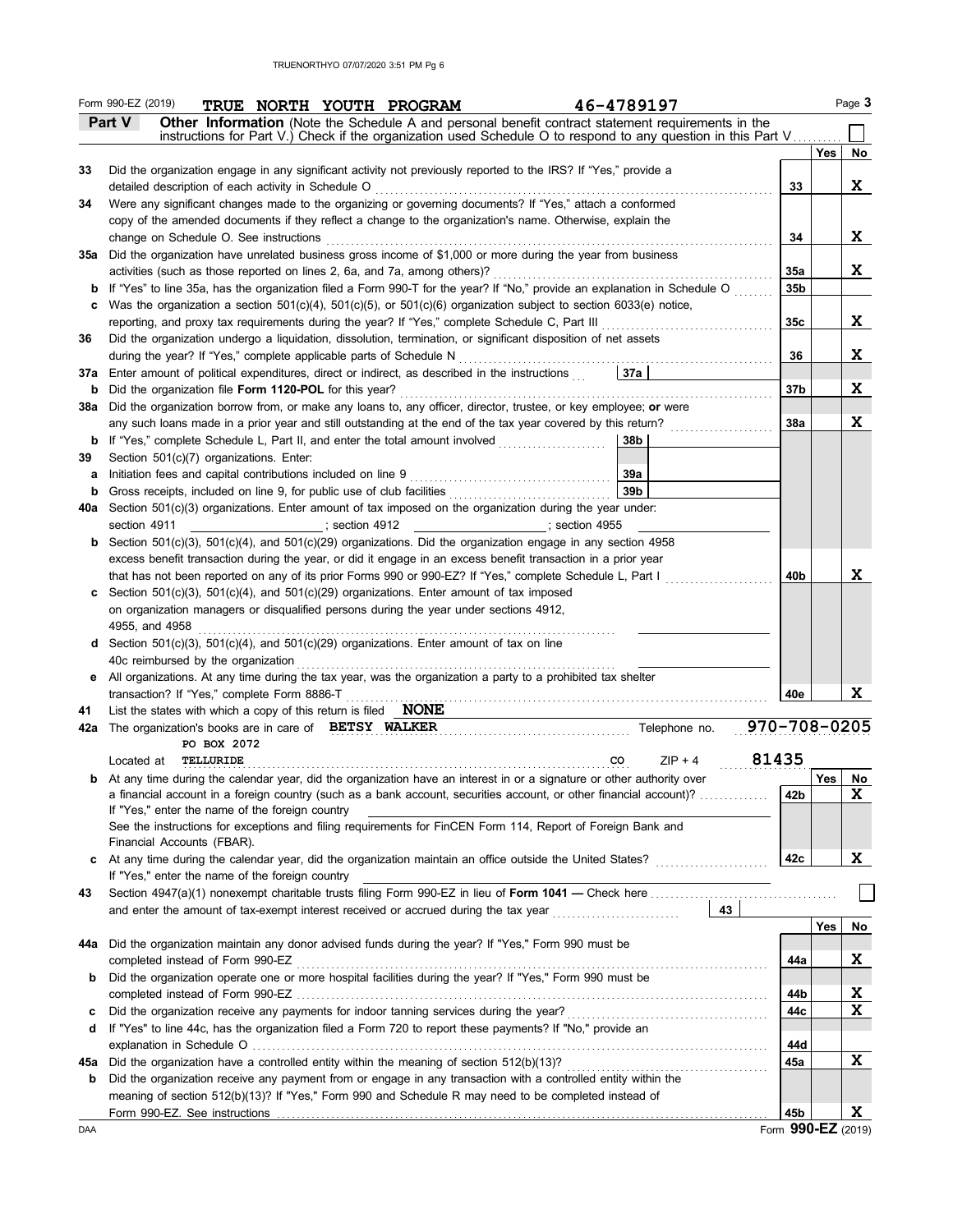|         | Form 990-EZ (2019)                                                                                                                                                                                                                                                                                                                               |                                                    | TRUE NORTH YOUTH PROGRAM                                     |             |                  |                               |                                                                                                            | 46-4789197          |                                                                                                  |                         |                    | Page 4      |
|---------|--------------------------------------------------------------------------------------------------------------------------------------------------------------------------------------------------------------------------------------------------------------------------------------------------------------------------------------------------|----------------------------------------------------|--------------------------------------------------------------|-------------|------------------|-------------------------------|------------------------------------------------------------------------------------------------------------|---------------------|--------------------------------------------------------------------------------------------------|-------------------------|--------------------|-------------|
| 46      | Did the organization engage, directly or indirectly, in political campaign activities on behalf of or in opposition                                                                                                                                                                                                                              |                                                    |                                                              |             |                  |                               |                                                                                                            |                     |                                                                                                  | 46                      | Yes                | No<br>x     |
|         | Part VI                                                                                                                                                                                                                                                                                                                                          |                                                    | Section 501(c)(3) Organizations Only                         |             |                  |                               | All section 501(c)(3) organizations must answer questions 47–49b and 52, and complete the tables for lines |                     |                                                                                                  |                         |                    |             |
|         |                                                                                                                                                                                                                                                                                                                                                  | 50 and 51.                                         |                                                              |             |                  |                               |                                                                                                            |                     |                                                                                                  |                         |                    |             |
|         |                                                                                                                                                                                                                                                                                                                                                  |                                                    |                                                              |             |                  |                               |                                                                                                            |                     |                                                                                                  |                         | Yes                | No          |
| 47      | Did the organization engage in lobbying activities or have a section 501(h) election in effect during the tax<br>year? If "Yes," complete Schedule C, Part II                                                                                                                                                                                    |                                                    |                                                              |             |                  |                               |                                                                                                            |                     |                                                                                                  | 47                      |                    | <u>x</u>    |
| 48      |                                                                                                                                                                                                                                                                                                                                                  |                                                    |                                                              |             |                  |                               |                                                                                                            |                     |                                                                                                  | 48                      |                    | $\mathbf x$ |
| 49a     |                                                                                                                                                                                                                                                                                                                                                  |                                                    |                                                              |             |                  |                               |                                                                                                            |                     |                                                                                                  | 49a                     |                    | X           |
| b       | If "Yes," was the related organization a section 527 organization?                                                                                                                                                                                                                                                                               |                                                    |                                                              |             |                  |                               |                                                                                                            |                     |                                                                                                  | 49b                     |                    |             |
| 50      | Complete this table for the organization's five highest compensated employees (other than officers, directors, trustees, and key<br>employees) who each received more than \$100,000 of compensation from the organization. If there is none, enter "None."                                                                                      |                                                    |                                                              |             |                  |                               |                                                                                                            |                     |                                                                                                  |                         |                    |             |
|         |                                                                                                                                                                                                                                                                                                                                                  |                                                    | (a) Name and title of each employee                          |             |                  | (b) Average<br>hours per week | (c) Reportable<br>compensation<br>devoted to position (Forms W-2/1099-MISC)                                |                     | (d) Health benefits,<br>contributions to employee<br>benefit plans, and<br>deferred compensation | (e) Estimated amount of | other compensation |             |
|         | <b>NONE</b>                                                                                                                                                                                                                                                                                                                                      |                                                    |                                                              |             |                  |                               |                                                                                                            |                     |                                                                                                  |                         |                    |             |
|         |                                                                                                                                                                                                                                                                                                                                                  |                                                    |                                                              |             |                  |                               |                                                                                                            |                     |                                                                                                  |                         |                    |             |
|         |                                                                                                                                                                                                                                                                                                                                                  |                                                    |                                                              |             |                  |                               |                                                                                                            |                     |                                                                                                  |                         |                    |             |
|         |                                                                                                                                                                                                                                                                                                                                                  |                                                    |                                                              |             |                  |                               |                                                                                                            |                     |                                                                                                  |                         |                    |             |
|         |                                                                                                                                                                                                                                                                                                                                                  |                                                    |                                                              |             |                  |                               |                                                                                                            |                     |                                                                                                  |                         |                    |             |
| f       | Total number of other employees paid over \$100,000                                                                                                                                                                                                                                                                                              |                                                    |                                                              |             |                  |                               |                                                                                                            |                     |                                                                                                  |                         |                    |             |
| 51      | Complete this table for the organization's five highest compensated independent contractors who each received more than<br>\$100,000 of compensation from the organization. If there is none, enter "None."                                                                                                                                      |                                                    |                                                              |             |                  |                               |                                                                                                            |                     |                                                                                                  |                         |                    |             |
|         |                                                                                                                                                                                                                                                                                                                                                  |                                                    | (a) Name and business address of each independent contractor |             |                  |                               |                                                                                                            | (b) Type of service |                                                                                                  |                         | (c) Compensation   |             |
|         | <b>NONE</b>                                                                                                                                                                                                                                                                                                                                      |                                                    |                                                              |             |                  |                               |                                                                                                            |                     |                                                                                                  |                         |                    |             |
|         |                                                                                                                                                                                                                                                                                                                                                  |                                                    |                                                              |             |                  |                               |                                                                                                            |                     |                                                                                                  |                         |                    |             |
|         |                                                                                                                                                                                                                                                                                                                                                  |                                                    |                                                              |             |                  |                               |                                                                                                            |                     |                                                                                                  |                         |                    |             |
|         |                                                                                                                                                                                                                                                                                                                                                  |                                                    |                                                              |             |                  |                               |                                                                                                            |                     |                                                                                                  |                         |                    |             |
|         |                                                                                                                                                                                                                                                                                                                                                  |                                                    |                                                              |             |                  |                               |                                                                                                            |                     |                                                                                                  |                         |                    |             |
| d<br>52 | Total number of other independent contractors each receiving over \$100,000                                                                                                                                                                                                                                                                      |                                                    |                                                              |             |                  |                               | Did the organization complete Schedule A? <b>Note:</b> All section $501(c)(3)$ organizations must attach a |                     |                                                                                                  |                         |                    |             |
|         | completed Schedule A<br>Under penalties of perjury, I declare that I have examined this return, including accompanying schedules and statements, and to the best of my knowledge and belief, it is<br>true, correct, and complete. Declaration of preparer (other than officer) is based on all information of which preparer has any knowledge. |                                                    |                                                              |             |                  |                               |                                                                                                            |                     |                                                                                                  | $ \mathbf{x} $          | Yes                | No          |
|         |                                                                                                                                                                                                                                                                                                                                                  |                                                    |                                                              |             |                  |                               |                                                                                                            |                     |                                                                                                  |                         |                    |             |
| Sign    |                                                                                                                                                                                                                                                                                                                                                  | Signature of officer                               |                                                              |             |                  |                               |                                                                                                            | Date                |                                                                                                  |                         |                    |             |
| Here    |                                                                                                                                                                                                                                                                                                                                                  | <b>JODY MILLER</b><br>Type or print name and title |                                                              |             |                  |                               | <b>BOARD</b>                                                                                               | PRESIDENT           |                                                                                                  |                         |                    |             |
|         |                                                                                                                                                                                                                                                                                                                                                  | Print/Type preparer's name                         |                                                              |             |                  | Preparer's signature          |                                                                                                            | Date                |                                                                                                  |                         | PTIN               |             |
| Paid    |                                                                                                                                                                                                                                                                                                                                                  | <b>STEPHEN M. PETERSON</b>                         |                                                              |             |                  | <b>STEPHEN M. PETERSON</b>    |                                                                                                            |                     | Check<br>07/07/20                                                                                | if<br>self-employed     | P00512874          |             |
|         | Preparer<br>Firm's name                                                                                                                                                                                                                                                                                                                          |                                                    | <b>MAXFIELD</b>                                              |             | <b>PETERSON,</b> | PС                            |                                                                                                            |                     | Firm's EIN                                                                                       |                         | 46-0513214         |             |
|         | <b>Use Only</b><br>Firm's address                                                                                                                                                                                                                                                                                                                |                                                    | 1203 NORTH 1ST STREET                                        |             |                  |                               |                                                                                                            |                     |                                                                                                  |                         |                    |             |
|         |                                                                                                                                                                                                                                                                                                                                                  |                                                    | <b>MONTROSE,</b>                                             | $_{\rm CO}$ | 81401            |                               |                                                                                                            |                     | Phone no. 970-249-9074                                                                           |                         |                    |             |
|         | May the IRS discuss this return with the preparer shown above? See instructions                                                                                                                                                                                                                                                                  |                                                    |                                                              |             |                  |                               |                                                                                                            |                     |                                                                                                  | $ {\bf x} $<br>▶        | Yes                | No          |

Form **990-EZ** (2019)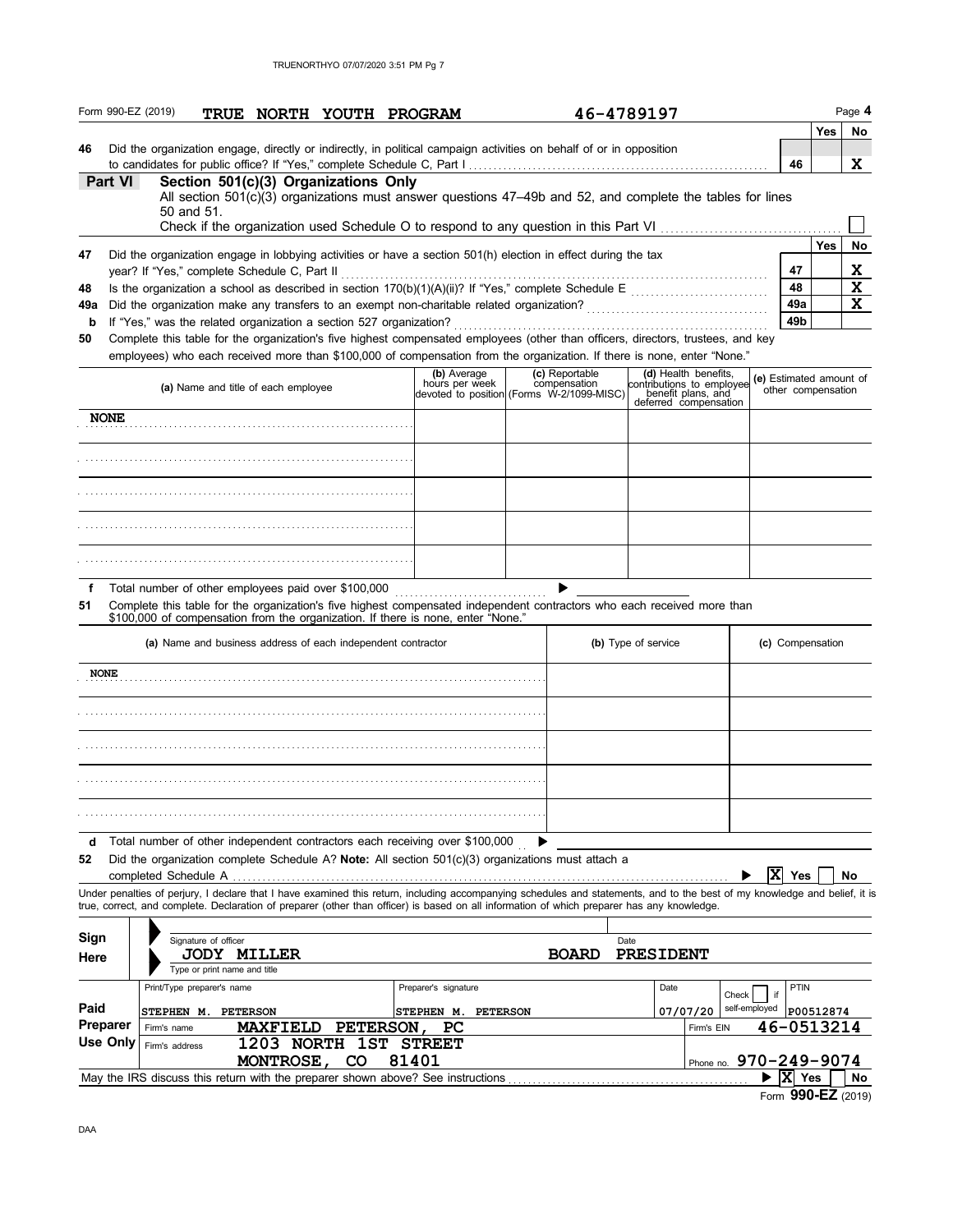| (Form 990 or 990-EZ)<br>Complete if the organization is a section 501(c)(3) organization or a section 4947(a)(1) nonexempt charitable trust.<br>Attach to Form 990 or Form 990-EZ.<br>Department of the Treasury<br>Internal Revenue Service<br>Go to www.irs.gov/Form990 for instructions and the latest information.<br>Employer identification number<br>Name of the organization<br>TRUE NORTH YOUTH PROGRAM<br>46-4789197<br>Part I<br><b>Reason for Public Charity Status</b> (All organizations must complete this part.) See instructions.<br>The organization is not a private foundation because it is: (For lines 1 through 12, check only one box.)<br>1<br>A church, convention of churches, or association of churches described in section 170(b)(1)(A)(i).<br>2<br>A school described in section 170(b)(1)(A)(ii). (Attach Schedule E (Form 990 or 990-EZ).) | 9<br>Open to Public<br>Inspection |
|------------------------------------------------------------------------------------------------------------------------------------------------------------------------------------------------------------------------------------------------------------------------------------------------------------------------------------------------------------------------------------------------------------------------------------------------------------------------------------------------------------------------------------------------------------------------------------------------------------------------------------------------------------------------------------------------------------------------------------------------------------------------------------------------------------------------------------------------------------------------------|-----------------------------------|
|                                                                                                                                                                                                                                                                                                                                                                                                                                                                                                                                                                                                                                                                                                                                                                                                                                                                              |                                   |
|                                                                                                                                                                                                                                                                                                                                                                                                                                                                                                                                                                                                                                                                                                                                                                                                                                                                              |                                   |
|                                                                                                                                                                                                                                                                                                                                                                                                                                                                                                                                                                                                                                                                                                                                                                                                                                                                              |                                   |
|                                                                                                                                                                                                                                                                                                                                                                                                                                                                                                                                                                                                                                                                                                                                                                                                                                                                              |                                   |
|                                                                                                                                                                                                                                                                                                                                                                                                                                                                                                                                                                                                                                                                                                                                                                                                                                                                              |                                   |
|                                                                                                                                                                                                                                                                                                                                                                                                                                                                                                                                                                                                                                                                                                                                                                                                                                                                              |                                   |
|                                                                                                                                                                                                                                                                                                                                                                                                                                                                                                                                                                                                                                                                                                                                                                                                                                                                              |                                   |
|                                                                                                                                                                                                                                                                                                                                                                                                                                                                                                                                                                                                                                                                                                                                                                                                                                                                              |                                   |
| A hospital or a cooperative hospital service organization described in section 170(b)(1)(A)(iii).<br>3                                                                                                                                                                                                                                                                                                                                                                                                                                                                                                                                                                                                                                                                                                                                                                       |                                   |
| A medical research organization operated in conjunction with a hospital described in section 170(b)(1)(A)(iii). Enter the hospital's name,<br>4<br>city, and state:                                                                                                                                                                                                                                                                                                                                                                                                                                                                                                                                                                                                                                                                                                          |                                   |
| An organization operated for the benefit of a college or university owned or operated by a governmental unit described in<br>5                                                                                                                                                                                                                                                                                                                                                                                                                                                                                                                                                                                                                                                                                                                                               |                                   |
| section $170(b)(1)(A)(iv)$ . (Complete Part II.)                                                                                                                                                                                                                                                                                                                                                                                                                                                                                                                                                                                                                                                                                                                                                                                                                             |                                   |
| A federal, state, or local government or governmental unit described in section 170(b)(1)(A)(v).<br>6                                                                                                                                                                                                                                                                                                                                                                                                                                                                                                                                                                                                                                                                                                                                                                        |                                   |
| An organization that normally receives a substantial part of its support from a governmental unit or from the general public<br>7<br>described in section $170(b)(1)(A)(vi)$ . (Complete Part II.)                                                                                                                                                                                                                                                                                                                                                                                                                                                                                                                                                                                                                                                                           |                                   |
| A community trust described in section 170(b)(1)(A)(vi). (Complete Part II.)<br>8                                                                                                                                                                                                                                                                                                                                                                                                                                                                                                                                                                                                                                                                                                                                                                                            |                                   |
| An agricultural research organization described in section 170(b)(1)(A)(ix) operated in conjunction with a land-grant college<br>9<br>or university or a non-land-grant college of agriculture (see instructions). Enter the name, city, and state of the college or<br>university:                                                                                                                                                                                                                                                                                                                                                                                                                                                                                                                                                                                          |                                   |
| $ {\bf x} $<br>An organization that normally receives: (1) more than 33 1/3% of its support from contributions, membership fees, and gross<br>10                                                                                                                                                                                                                                                                                                                                                                                                                                                                                                                                                                                                                                                                                                                             |                                   |
| receipts from activities related to its exempt functions—subject to certain exceptions, and (2) no more than 33 1/3% of its<br>support from gross investment income and unrelated business taxable income (less section 511 tax) from businesses<br>acquired by the organization after June 30, 1975. See section 509(a)(2). (Complete Part III.)                                                                                                                                                                                                                                                                                                                                                                                                                                                                                                                            |                                   |
| An organization organized and operated exclusively to test for public safety. See section 509(a)(4).<br>11                                                                                                                                                                                                                                                                                                                                                                                                                                                                                                                                                                                                                                                                                                                                                                   |                                   |
| An organization organized and operated exclusively for the benefit of, to perform the functions of, or to carry out the purposes<br>12                                                                                                                                                                                                                                                                                                                                                                                                                                                                                                                                                                                                                                                                                                                                       |                                   |
| of one or more publicly supported organizations described in section $509(a)(1)$ or section $509(a)(2)$ . See section $509(a)(3)$ .<br>Check the box in lines 12a through 12d that describes the type of supporting organization and complete lines 12e, 12f, and 12g.                                                                                                                                                                                                                                                                                                                                                                                                                                                                                                                                                                                                       |                                   |
| Type I. A supporting organization operated, supervised, or controlled by its supported organization(s), typically by giving<br>а                                                                                                                                                                                                                                                                                                                                                                                                                                                                                                                                                                                                                                                                                                                                             |                                   |
| the supported organization(s) the power to regularly appoint or elect a majority of the directors or trustees of the<br>supporting organization. You must complete Part IV, Sections A and B.                                                                                                                                                                                                                                                                                                                                                                                                                                                                                                                                                                                                                                                                                |                                   |
| Type II. A supporting organization supervised or controlled in connection with its supported organization(s), by having<br>b                                                                                                                                                                                                                                                                                                                                                                                                                                                                                                                                                                                                                                                                                                                                                 |                                   |
| control or management of the supporting organization vested in the same persons that control or manage the supported<br>organization(s). You must complete Part IV, Sections A and C.                                                                                                                                                                                                                                                                                                                                                                                                                                                                                                                                                                                                                                                                                        |                                   |
| Type III functionally integrated. A supporting organization operated in connection with, and functionally integrated with,                                                                                                                                                                                                                                                                                                                                                                                                                                                                                                                                                                                                                                                                                                                                                   |                                   |
| its supported organization(s) (see instructions). You must complete Part IV, Sections A, D, and E.<br>Type III non-functionally integrated. A supporting organization operated in connection with its supported organization(s)<br>d                                                                                                                                                                                                                                                                                                                                                                                                                                                                                                                                                                                                                                         |                                   |
| that is not functionally integrated. The organization generally must satisfy a distribution requirement and an attentiveness                                                                                                                                                                                                                                                                                                                                                                                                                                                                                                                                                                                                                                                                                                                                                 |                                   |
| requirement (see instructions). You must complete Part IV, Sections A and D, and Part V.<br>Check this box if the organization received a written determination from the IRS that it is a Type I, Type II, Type III                                                                                                                                                                                                                                                                                                                                                                                                                                                                                                                                                                                                                                                          |                                   |
| е<br>functionally integrated, or Type III non-functionally integrated supporting organization.                                                                                                                                                                                                                                                                                                                                                                                                                                                                                                                                                                                                                                                                                                                                                                               |                                   |
| Enter the number of supported organizations<br>f                                                                                                                                                                                                                                                                                                                                                                                                                                                                                                                                                                                                                                                                                                                                                                                                                             |                                   |
| Provide the following information about the supported organization(s).<br>g                                                                                                                                                                                                                                                                                                                                                                                                                                                                                                                                                                                                                                                                                                                                                                                                  |                                   |
| (iv) Is the organization<br>(i) Name of supported<br>(ii) EIN<br>(v) Amount of monetary<br>(iii) Type of organization<br>(vi) Amount of<br>listed in your governing<br>organization<br>support (see<br>other support (see<br>(described on lines 1-10                                                                                                                                                                                                                                                                                                                                                                                                                                                                                                                                                                                                                        |                                   |
| document?<br>instructions)<br>instructions)<br>above (see instructions))                                                                                                                                                                                                                                                                                                                                                                                                                                                                                                                                                                                                                                                                                                                                                                                                     |                                   |
| No<br>Yes<br>(A)                                                                                                                                                                                                                                                                                                                                                                                                                                                                                                                                                                                                                                                                                                                                                                                                                                                             |                                   |
|                                                                                                                                                                                                                                                                                                                                                                                                                                                                                                                                                                                                                                                                                                                                                                                                                                                                              |                                   |
| (B)                                                                                                                                                                                                                                                                                                                                                                                                                                                                                                                                                                                                                                                                                                                                                                                                                                                                          |                                   |
| (C)                                                                                                                                                                                                                                                                                                                                                                                                                                                                                                                                                                                                                                                                                                                                                                                                                                                                          |                                   |
| (D)                                                                                                                                                                                                                                                                                                                                                                                                                                                                                                                                                                                                                                                                                                                                                                                                                                                                          |                                   |
| (E)                                                                                                                                                                                                                                                                                                                                                                                                                                                                                                                                                                                                                                                                                                                                                                                                                                                                          |                                   |
| Total                                                                                                                                                                                                                                                                                                                                                                                                                                                                                                                                                                                                                                                                                                                                                                                                                                                                        |                                   |

**For Paperwork Reduction Act Notice, see the Instructions for Form 990 or 990-EZ.**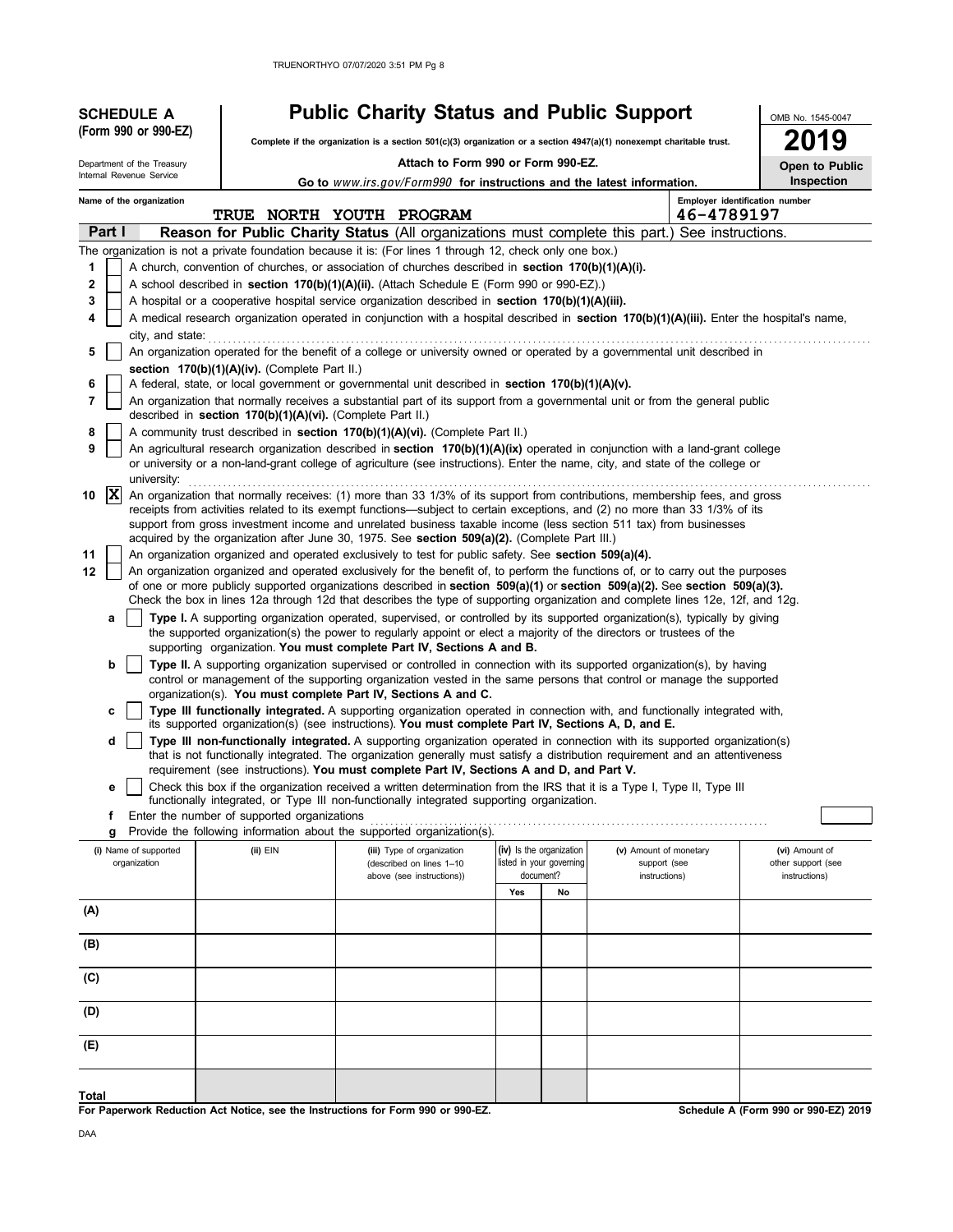|          | Schedule A (Form 990 or 990-EZ) 2019                                                                                                                                                                                                                                                                                                                                                               | TRUE NORTH YOUTH PROGRAM |          |            |            | 46-4789197 | Page 2    |
|----------|----------------------------------------------------------------------------------------------------------------------------------------------------------------------------------------------------------------------------------------------------------------------------------------------------------------------------------------------------------------------------------------------------|--------------------------|----------|------------|------------|------------|-----------|
|          | Support Schedule for Organizations Described in Sections 170(b)(1)(A)(iv) and 170(b)(1)(A)(vi)<br>Part II                                                                                                                                                                                                                                                                                          |                          |          |            |            |            |           |
|          | (Complete only if you checked the box on line 5, 7, or 8 of Part I or if the organization failed to qualify under                                                                                                                                                                                                                                                                                  |                          |          |            |            |            |           |
|          | Part III. If the organization fails to qualify under the tests listed below, please complete Part III.)                                                                                                                                                                                                                                                                                            |                          |          |            |            |            |           |
|          | Section A. Public Support                                                                                                                                                                                                                                                                                                                                                                          |                          |          |            |            |            |           |
|          | Calendar year (or fiscal year beginning in)                                                                                                                                                                                                                                                                                                                                                        | (a) 2015                 | (b) 2016 | $(c)$ 2017 | $(d)$ 2018 | (e) 2019   | (f) Total |
| 1        | Gifts, grants, contributions, and<br>membership fees received. (Do not<br>include any "unusual grants.")                                                                                                                                                                                                                                                                                           |                          |          |            |            |            |           |
| 2        | Tax revenues levied for the<br>organization's benefit and either paid<br>to or expended on its behalf<br><u>.</u>                                                                                                                                                                                                                                                                                  |                          |          |            |            |            |           |
| 3        | The value of services or facilities<br>furnished by a governmental unit to the<br>organization without charge                                                                                                                                                                                                                                                                                      |                          |          |            |            |            |           |
| 4        | Total. Add lines 1 through 3                                                                                                                                                                                                                                                                                                                                                                       |                          |          |            |            |            |           |
| 5        | The portion of total contributions by<br>each person (other than a<br>governmental unit or publicly<br>supported organization) included on<br>line 1 that exceeds 2% of the amount<br>shown on line 11, column $(f)$                                                                                                                                                                               |                          |          |            |            |            |           |
| 6        | Public support. Subtract line 5 from line 4                                                                                                                                                                                                                                                                                                                                                        |                          |          |            |            |            |           |
|          | <b>Section B. Total Support</b>                                                                                                                                                                                                                                                                                                                                                                    |                          |          |            |            |            |           |
|          | Calendar year (or fiscal year beginning in)                                                                                                                                                                                                                                                                                                                                                        | (a) $2015$               | (b) 2016 | $(c)$ 2017 | $(d)$ 2018 | (e) 2019   | (f) Total |
| 7<br>8   | Amounts from line 4<br>Gross income from interest, dividends,<br>payments received on securities loans,<br>rents, royalties, and income from<br>similar sources $\ldots$ , $\ldots$ , $\ldots$ , $\ldots$ , $\ldots$                                                                                                                                                                               |                          |          |            |            |            |           |
| 9        | Net income from unrelated business<br>activities, whether or not the business<br>is regularly carried on                                                                                                                                                                                                                                                                                           |                          |          |            |            |            |           |
| 10<br>11 | Other income. Do not include gain or<br>loss from the sale of capital assets<br>(Explain in Part VI.) $\ldots$<br>Total support. Add lines 7 through 10                                                                                                                                                                                                                                            |                          |          |            |            |            |           |
| 12       |                                                                                                                                                                                                                                                                                                                                                                                                    |                          |          |            |            | 12         |           |
| 13       | First five years. If the Form 990 is for the organization's first, second, third, fourth, or fifth tax year as a section $501(c)(3)$                                                                                                                                                                                                                                                               |                          |          |            |            |            |           |
|          | organization, check this box and stop here                                                                                                                                                                                                                                                                                                                                                         |                          |          |            |            |            |           |
|          | Section C. Computation of Public Support Percentage                                                                                                                                                                                                                                                                                                                                                |                          |          |            |            |            |           |
| 14       | Public support percentage for 2019 (line 6, column (f) divided by line 11, column (f)) [[[[[[[[[[[[[[[[[[[[[[                                                                                                                                                                                                                                                                                      |                          |          |            |            | 14         | %         |
| 15       |                                                                                                                                                                                                                                                                                                                                                                                                    |                          |          |            |            | 15         | %         |
|          | 16a 33 1/3% support test-2019. If the organization did not check the box on line 13, and line 14 is 33 1/3% or more, check this                                                                                                                                                                                                                                                                    |                          |          |            |            |            |           |
|          | box and stop here. The organization qualifies as a publicly supported organization                                                                                                                                                                                                                                                                                                                 |                          |          |            |            |            |           |
| b        | 33 1/3% support test-2018. If the organization did not check a box on line 13 or 16a, and line 15 is 33 1/3% or more, check                                                                                                                                                                                                                                                                        |                          |          |            |            |            |           |
|          |                                                                                                                                                                                                                                                                                                                                                                                                    |                          |          |            |            |            |           |
|          | 17a 10%-facts-and-circumstances test-2019. If the organization did not check a box on line 13, 16a, or 16b, and line 14 is<br>10% or more, and if the organization meets the "facts-and-circumstances" test, check this box and stop here. Explain in<br>Part VI how the organization meets the "facts-and-circumstances" test. The organization qualifies as a publicly supported<br>organization |                          |          |            |            |            |           |
| b        | 10%-facts-and-circumstances test-2018. If the organization did not check a box on line 13, 16a, 16b, or 17a, and line                                                                                                                                                                                                                                                                              |                          |          |            |            |            |           |
|          | 15 is 10% or more, and if the organization meets the "facts-and-circumstances" test, check this box and stop here.                                                                                                                                                                                                                                                                                 |                          |          |            |            |            |           |
|          | Explain in Part VI how the organization meets the "facts-and-circumstances" test. The organization qualifies as a publicly                                                                                                                                                                                                                                                                         |                          |          |            |            |            |           |
|          | supported organization                                                                                                                                                                                                                                                                                                                                                                             |                          |          |            |            |            |           |
| 18       | Private foundation. If the organization did not check a box on line 13, 16a, 16b, 17a, or 17b, check this box and see                                                                                                                                                                                                                                                                              |                          |          |            |            |            |           |
|          | <b>instructions</b>                                                                                                                                                                                                                                                                                                                                                                                |                          |          |            |            |            |           |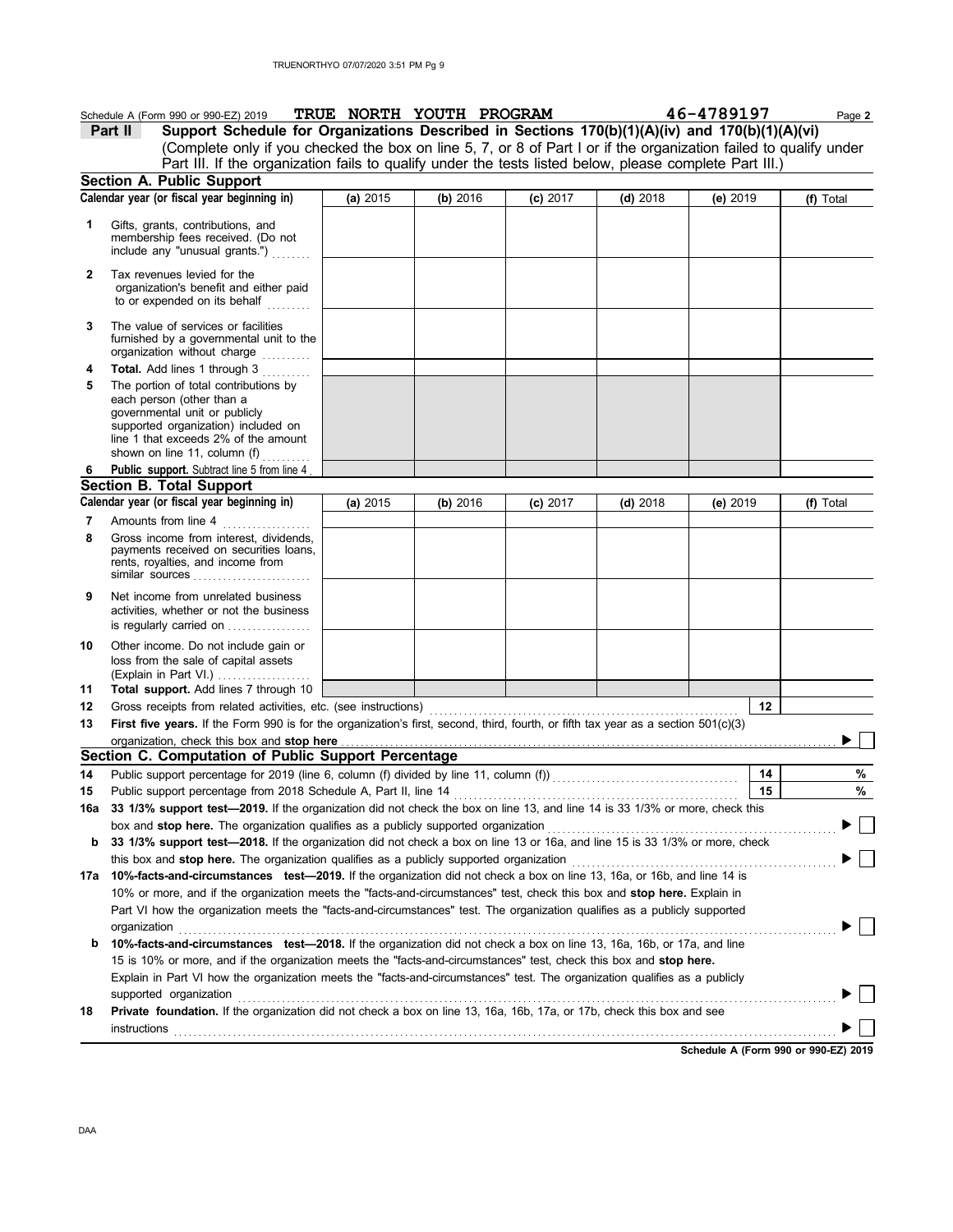|          | Schedule A (Form 990 or 990-EZ) 2019                                                                                                                                              |          | TRUE NORTH YOUTH PROGRAM |            |            | 46-4789197 | Page 3       |
|----------|-----------------------------------------------------------------------------------------------------------------------------------------------------------------------------------|----------|--------------------------|------------|------------|------------|--------------|
|          | Support Schedule for Organizations Described in Section 509(a)(2)<br>Part III                                                                                                     |          |                          |            |            |            |              |
|          | (Complete only if you checked the box on line 10 of Part I or if the organization failed to qualify under Part II.                                                                |          |                          |            |            |            |              |
|          | If the organization fails to qualify under the tests listed below, please complete Part II.)                                                                                      |          |                          |            |            |            |              |
|          | <b>Section A. Public Support</b>                                                                                                                                                  |          |                          |            |            |            |              |
|          | Calendar year (or fiscal year beginning in)                                                                                                                                       | (a) 2015 | (b) 2016                 | $(c)$ 2017 | $(d)$ 2018 | (e) $2019$ | (f) Total    |
| 1        | Gifts, grants, contributions, and membership fees<br>received. (Do not include any "unusual grants.")                                                                             | 15,215   | 53,177                   | 63,615     | 130,646    | 180,458    | 443,111      |
| 2        | Gross receipts from admissions, merchandise<br>sold or services performed, or facilities<br>furnished in any activity that is related to the<br>organization's tax-exempt purpose |          |                          |            |            | 5,600      | 5,600        |
| 3        | Gross receipts from activities that are not an<br>unrelated trade or business under section 513                                                                                   |          |                          |            |            |            |              |
| 4        | Tax revenues levied for the<br>organization's benefit and either paid<br>to or expended on its behalf                                                                             |          |                          |            |            |            |              |
| 5        | The value of services or facilities<br>furnished by a governmental unit to the<br>organization without charge                                                                     |          |                          |            |            |            |              |
| 6        | Total. Add lines 1 through 5                                                                                                                                                      | 15,215   | 53,177                   | 63,615     | 130,646    | 186,058    | 448,711      |
|          | <b>7a</b> Amounts included on lines 1, 2, and 3<br>received from disqualified persons                                                                                             |          |                          |            |            |            |              |
| b        | Amounts included on lines 2 and 3<br>received from other than disqualified<br>persons that exceed the greater of \$5,000<br>or 1% of the amount on line 13 for the year           |          |                          |            |            |            |              |
| c        | Add lines 7a and 7b<br>.                                                                                                                                                          |          |                          |            |            |            |              |
| 8        | Public support. (Subtract line 7c from<br>line $6.$ )                                                                                                                             |          |                          |            |            |            | 448,711      |
|          | <b>Section B. Total Support</b>                                                                                                                                                   |          |                          |            |            |            |              |
|          | Calendar year (or fiscal year beginning in)                                                                                                                                       | (a) 2015 | (b) 2016                 | (c) 2017   | $(d)$ 2018 | (e) $2019$ | (f) Total    |
| 9        | Amounts from line 6<br>.                                                                                                                                                          | 15,215   | 53,177                   | 63,615     | 130,646    | 186,058    | 448,711      |
| 10a      | Gross income from interest, dividends,<br>payments received on securities loans, rents,<br>royalties, and income from similar sources.                                            |          |                          |            |            |            |              |
|          | <b>b</b> Unrelated business taxable income (less<br>section 511 taxes) from businesses<br>acquired after June 30, 1975                                                            |          |                          |            |            |            |              |
| c        | Add lines 10a and 10b                                                                                                                                                             |          |                          |            |            |            |              |
| 11       | Net income from unrelated business<br>activities not included in line 10b, whether<br>or not the business is regularly carried on                                                 |          |                          |            |            |            |              |
| 12       | Other income. Do not include gain or<br>loss from the sale of capital assets<br>(Explain in Part VI.)                                                                             |          |                          |            |            |            |              |
| 13       | Total support. (Add lines 9, 10c, 11,                                                                                                                                             |          |                          |            |            |            |              |
| 14       | First five years. If the Form 990 is for the organization's first, second, third, fourth, or fifth tax year as a section $501(c)(3)$                                              | 15,215   | 53,177                   | 63,615     | 130,646    | 186,058    | 448,711      |
|          | organization, check this box and stop here<br>Section C. Computation of Public Support Percentage                                                                                 |          |                          |            |            |            |              |
|          |                                                                                                                                                                                   |          |                          |            |            |            |              |
| 15       | Public support percentage for 2019 (line 8, column (f), divided by line 13, column (f)) [[[[[[[[[[[[[[[[[[[[[                                                                     |          |                          |            |            | 15         | $100.00\,\%$ |
| 16       |                                                                                                                                                                                   |          |                          |            |            | 16         | 99.99%       |
|          | Section D. Computation of Investment Income Percentage                                                                                                                            |          |                          |            |            | 17         | %            |
| 17<br>18 | Investment income percentage for 2019 (line 10c, column (f), divided by line 13, column (f))<br>Investment income percentage from 2018 Schedule A, Part III, line 17              |          |                          |            |            | 18         | $1\%$        |
| 19а      | 33 1/3% support tests-2019. If the organization did not check the box on line 14, and line 15 is more than 33 1/3%, and line                                                      |          |                          |            |            |            |              |
|          | 17 is not more than 33 1/3%, check this box and stop here. The organization qualifies as a publicly supported organization                                                        |          |                          |            |            |            | $\mathbf{X}$ |
| b        | 33 1/3% support tests-2018. If the organization did not check a box on line 14 or line 19a, and line 16 is more than 33 1/3%, and                                                 |          |                          |            |            |            |              |
| 20       | line 18 is not more than 33 1/3%, check this box and stop here. The organization qualifies as a publicly supported organization                                                   |          |                          |            |            |            |              |
|          |                                                                                                                                                                                   |          |                          |            |            |            |              |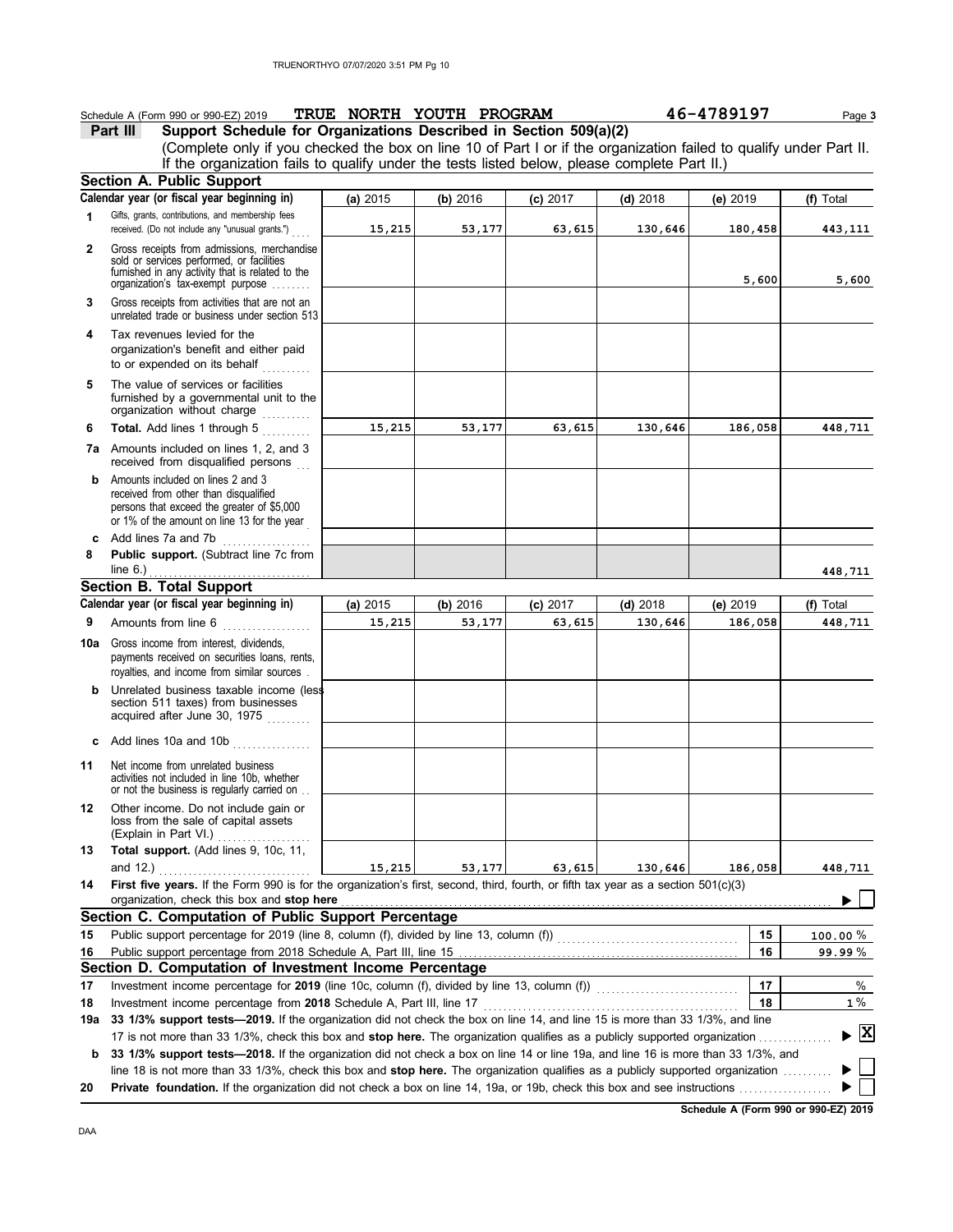## **Part IV Supporting Organizations Schedule A (Form 990 or 990-EZ) 2019** PRUE NORTH YOUTH PROGRAM 46-4789197 Page 4

Sections A, D, and E. If you checked 12d of Part I, complete Sections A and D, and complete Part V.) (Complete only if you checked a box in line 12 on Part I. If you checked 12a of Part I, complete Sections A and B. If you checked 12b of Part I, complete Sections A and C. If you checked 12c of Part I, complete

**Section A. All Supporting Organizations**

- Are all of the organization's supported organizations listed by name in the organization's governing documents? *If "No," describe in* Part VI *how the supported organizations are designated. If designated by class or purpose, describe the designation. If historic and continuing relationship, explain.* **1**
- Did the organization have any supported organization that does not have an IRS determination of status **2** under section 509(a)(1) or (2)? *If "Yes," explain in* Part VI *how the organization determined that the supported organization was described in section 509(a)(1) or (2).*
- **3a** Did the organization have a supported organization described in section 501(c)(4), (5), or (6)? *If "Yes," answer (b) and (c) below.*
- **b** Did the organization confirm that each supported organization qualified under section 501(c)(4), (5), or (6) and satisfied the public support tests under section 509(a)(2)? *If "Yes," describe in* Part VI *when and how the organization made the determination.*
- **c** Did the organization ensure that all support to such organizations was used exclusively for section 170(c)(2)(B) purposes? *If "Yes," explain in* Part VI *what controls the organization put in place to ensure such use.*
- **4a** Was any supported organization not organized in the United States ("foreign supported organization")? *If "Yes," and if you checked 12a or 12b in Part I, answer (b) and (c) below.*
- **b** Did the organization have ultimate control and discretion in deciding whether to make grants to the foreign supported organization? *If "Yes," describe in* Part VI *how the organization had such control and discretion despite being controlled or supervised by or in connection with its supported organizations.*
- **c** Did the organization support any foreign supported organization that does not have an IRS determination under sections 501(c)(3) and 509(a)(1) or (2)? *If "Yes," explain in* Part VI *what controls the organization used to ensure that all support to the foreign supported organization was used exclusively for section 170(c)(2)(B) purposes.*
- **5a** Did the organization add, substitute, or remove any supported organizations during the tax year? *If "Yes,"* answer (b) and (c) below (if applicable). Also, provide detail in Part VI, including (i) the names and EIN *numbers of the supported organizations added, substituted, or removed; (ii) the reasons for each such action; (iii) the authority under the organization's organizing document authorizing such action; and (iv) how the action was accomplished (such as by amendment to the organizing document).*
- **b** Type I or Type II only. Was any added or substituted supported organization part of a class already designated in the organization's organizing document?
- **c Substitutions only.** Was the substitution the result of an event beyond the organization's control?
- **6** Did the organization provide support (whether in the form of grants or the provision of services or facilities) to anyone other than (i) its supported organizations, (ii) individuals that are part of the charitable class benefited by one or more of its supported organizations, or (iii) other supporting organizations that also support or benefit one or more of the filing organization's supported organizations? *If "Yes," provide detail in* Part VI.
- **7** Did the organization provide a grant, loan, compensation, or other similar payment to a substantial contributor (as defined in section 4958(c)(3)(C)), a family member of a substantial contributor, or a 35% controlled entity with regard to a substantial contributor? *If "Yes," complete Part I of Schedule L (Form 990 or 990-EZ).*
- **8** Did the organization make a loan to a disqualified person (as defined in section 4958) not described in line 7? *If "Yes," complete Part I of Schedule L (Form 990 or 990-EZ).*
- **9a** Was the organization controlled directly or indirectly at any time during the tax year by one or more disqualified persons as defined in section 4946 (other than foundation managers and organizations described in section 509(a)(1) or (2))? *If "Yes," provide detail in* Part VI.
- **b** Did one or more disqualified persons (as defined in line 9a) hold a controlling interest in any entity in which the supporting organization had an interest? *If "Yes," provide detail in* Part VI.
- **c** Did a disqualified person (as defined in line 9a) have an ownership interest in, or derive any personal benefit from, assets in which the supporting organization also had an interest? *If "Yes," provide detail in* Part VI.
- **10a** Was the organization subject to the excess business holdings rules of section 4943 because of section 4943(f) (regarding certain Type II supporting organizations, and all Type III non-functionally integrated supporting organizations)? *If "Yes," answer 10b below.*
- **b** Did the organization have any excess business holdings in the tax year? *(Use Schedule C, Form 4720, to determine whether the organization had excess business holdings.)*

**1 2 3a 3b 3c 4a 4b 4c 5a 5b 5c 6 7 8 9a 9b 9c 10a 10b**

**Yes No**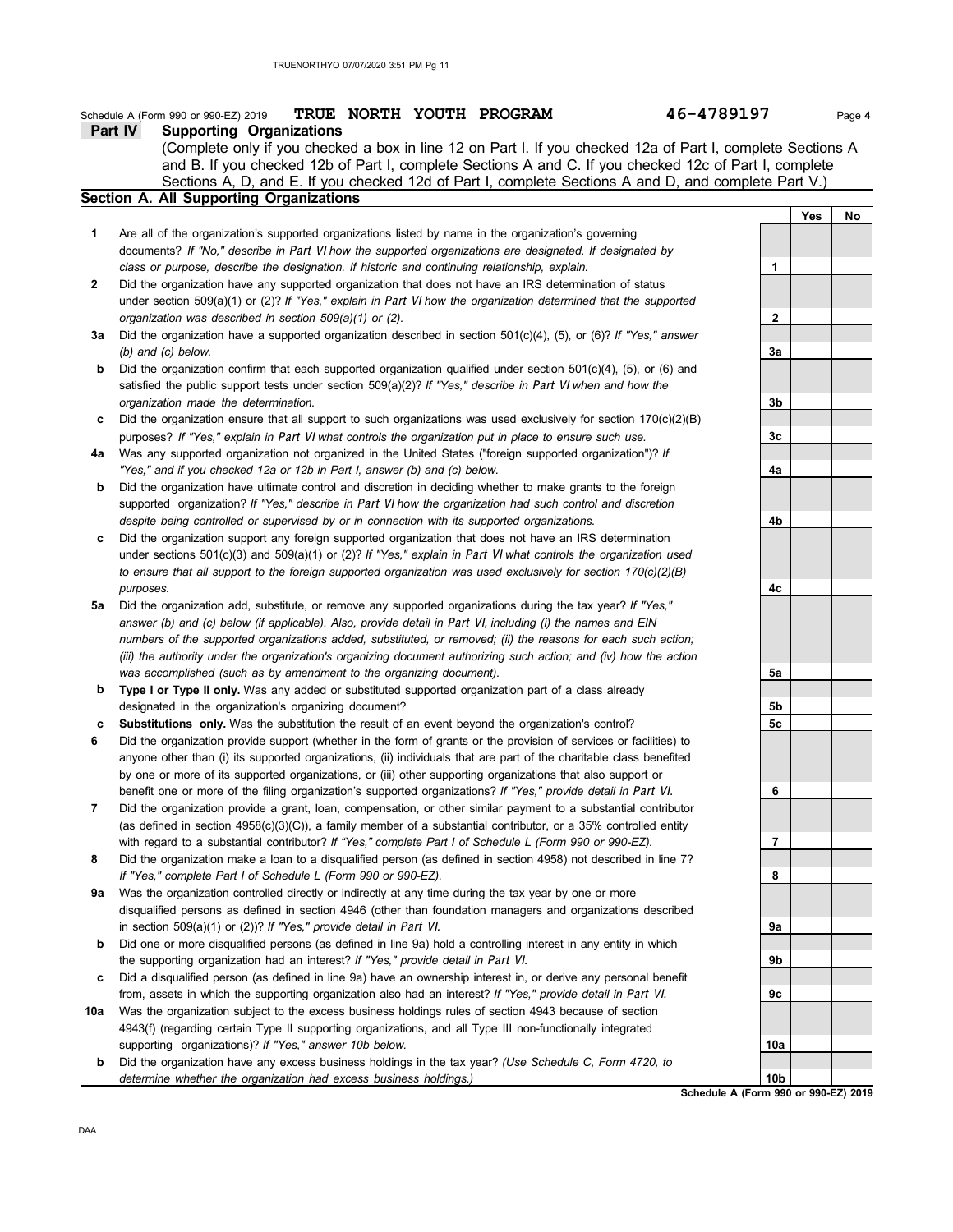|    | 46-4789197<br>TRUE NORTH YOUTH PROGRAM<br>Schedule A (Form 990 or 990-EZ) 2019                                                                                                                                                             |                 |     | Page 5 |
|----|--------------------------------------------------------------------------------------------------------------------------------------------------------------------------------------------------------------------------------------------|-----------------|-----|--------|
|    | <b>Part IV</b><br>Supporting Organizations (continued)                                                                                                                                                                                     |                 |     |        |
| 11 |                                                                                                                                                                                                                                            |                 | Yes | No     |
| а  | Has the organization accepted a gift or contribution from any of the following persons?<br>A person who directly or indirectly controls, either alone or together with persons described in (b) and (c)                                    |                 |     |        |
|    | below, the governing body of a supported organization?                                                                                                                                                                                     | 11a             |     |        |
|    | <b>b</b> A family member of a person described in (a) above?                                                                                                                                                                               | 11 <sub>b</sub> |     |        |
|    | c A 35% controlled entity of a person described in (a) or (b) above? If "Yes" to a, b, or c, provide detail in Part VI.                                                                                                                    | 11c             |     |        |
|    | <b>Section B. Type I Supporting Organizations</b>                                                                                                                                                                                          |                 |     |        |
|    |                                                                                                                                                                                                                                            |                 | Yes | No     |
| 1  | Did the directors, trustees, or membership of one or more supported organizations have the power to                                                                                                                                        |                 |     |        |
|    | regularly appoint or elect at least a majority of the organization's directors or trustees at all times during the                                                                                                                         |                 |     |        |
|    | tax year? If "No," describe in Part VI how the supported organization(s) effectively operated, supervised, or                                                                                                                              |                 |     |        |
|    | controlled the organization's activities. If the organization had more than one supported organization,                                                                                                                                    |                 |     |        |
|    | describe how the powers to appoint and/or remove directors or trustees were allocated among the supported                                                                                                                                  |                 |     |        |
| 2  | organizations and what conditions or restrictions, if any, applied to such powers during the tax year.<br>Did the organization operate for the benefit of any supported organization other than the supported                              | 1               |     |        |
|    | organization(s) that operated, supervised, or controlled the supporting organization? If "Yes," explain in Part                                                                                                                            |                 |     |        |
|    | VI how providing such benefit carried out the purposes of the supported organization(s) that operated,                                                                                                                                     |                 |     |        |
|    | supervised, or controlled the supporting organization.                                                                                                                                                                                     | $\mathbf{2}$    |     |        |
|    | Section C. Type II Supporting Organizations                                                                                                                                                                                                |                 |     |        |
|    |                                                                                                                                                                                                                                            |                 | Yes | No     |
| 1  | Were a majority of the organization's directors or trustees during the tax year also a majority of the directors                                                                                                                           |                 |     |        |
|    | or trustees of each of the organization's supported organization(s)? If "No," describe in Part VI how control                                                                                                                              |                 |     |        |
|    | or management of the supporting organization was vested in the same persons that controlled or managed                                                                                                                                     |                 |     |        |
|    | the supported organization(s).                                                                                                                                                                                                             | 1               |     |        |
|    | Section D. All Type III Supporting Organizations                                                                                                                                                                                           |                 |     |        |
|    |                                                                                                                                                                                                                                            |                 | Yes | No     |
| 1  | Did the organization provide to each of its supported organizations, by the last day of the fifth month of the                                                                                                                             |                 |     |        |
|    | organization's tax year, (i) a written notice describing the type and amount of support provided during the prior tax                                                                                                                      |                 |     |        |
|    | year, (ii) a copy of the Form 990 that was most recently filed as of the date of notification, and (iii) copies of the<br>organization's governing documents in effect on the date of notification, to the extent not previously provided? |                 |     |        |
| 2  | Were any of the organization's officers, directors, or trustees either (i) appointed or elected by the supported                                                                                                                           | 1               |     |        |
|    | organization(s) or (ii) serving on the governing body of a supported organization? If "No," explain in Part VI how                                                                                                                         |                 |     |        |
|    | the organization maintained a close and continuous working relationship with the supported organization(s).                                                                                                                                | $\mathbf{2}$    |     |        |
| 3  | By reason of the relationship described in (2), did the organization's supported organizations have a                                                                                                                                      |                 |     |        |
|    | significant voice in the organization's investment policies and in directing the use of the organization's                                                                                                                                 |                 |     |        |
|    | income or assets at all times during the tax year? If "Yes," describe in Part VI the role the organization's                                                                                                                               |                 |     |        |
|    | supported organizations played in this regard.                                                                                                                                                                                             | 3               |     |        |
|    | Section E. Type III Functionally-Integrated Supporting Organizations                                                                                                                                                                       |                 |     |        |
| 1  | Check the box next to the method that the organization used to satisfy the Integral Part Test during the year (see instructions).                                                                                                          |                 |     |        |
| a  | The organization satisfied the Activities Test. Complete line 2 below.                                                                                                                                                                     |                 |     |        |
| b  | The organization is the parent of each of its supported organizations. Complete line 3 below.                                                                                                                                              |                 |     |        |
| c  | The organization supported a governmental entity. Describe in Part VI how you supported a government entity (see instructions).                                                                                                            |                 |     |        |
|    | <b>2</b> Activities Test. Answer (a) and (b) below.                                                                                                                                                                                        |                 | Yes | No     |
| a  | Did substantially all of the organization's activities during the tax year directly further the exempt purposes of                                                                                                                         |                 |     |        |
|    | the supported organization(s) to which the organization was responsive? If "Yes," then in Part VI identify                                                                                                                                 |                 |     |        |
|    | those supported organizations and explain how these activities directly furthered their exempt purposes,                                                                                                                                   |                 |     |        |
|    | how the organization was responsive to those supported organizations, and how the organization determined                                                                                                                                  |                 |     |        |
|    | that these activities constituted substantially all of its activities.                                                                                                                                                                     | 2a              |     |        |
| b  | Did the activities described in (a) constitute activities that, but for the organization's involvement, one or more                                                                                                                        |                 |     |        |
|    | of the organization's supported organization(s) would have been engaged in? If "Yes," explain in Part VI the                                                                                                                               |                 |     |        |
|    | reasons for the organization's position that its supported organization(s) would have engaged in these                                                                                                                                     |                 |     |        |
|    | activities but for the organization's involvement.                                                                                                                                                                                         | 2b              |     |        |
| 3  | Parent of Supported Organizations. Answer (a) and (b) below.                                                                                                                                                                               |                 |     |        |
| а  | Did the organization have the power to regularly appoint or elect a majority of the officers, directors, or                                                                                                                                |                 |     |        |
|    | trustees of each of the supported organizations? Provide details in Part VI.                                                                                                                                                               | 3a              |     |        |
|    | <b>b</b> Did the organization exercise a substantial degree of direction over the policies, programs, and activities of each                                                                                                               |                 |     |        |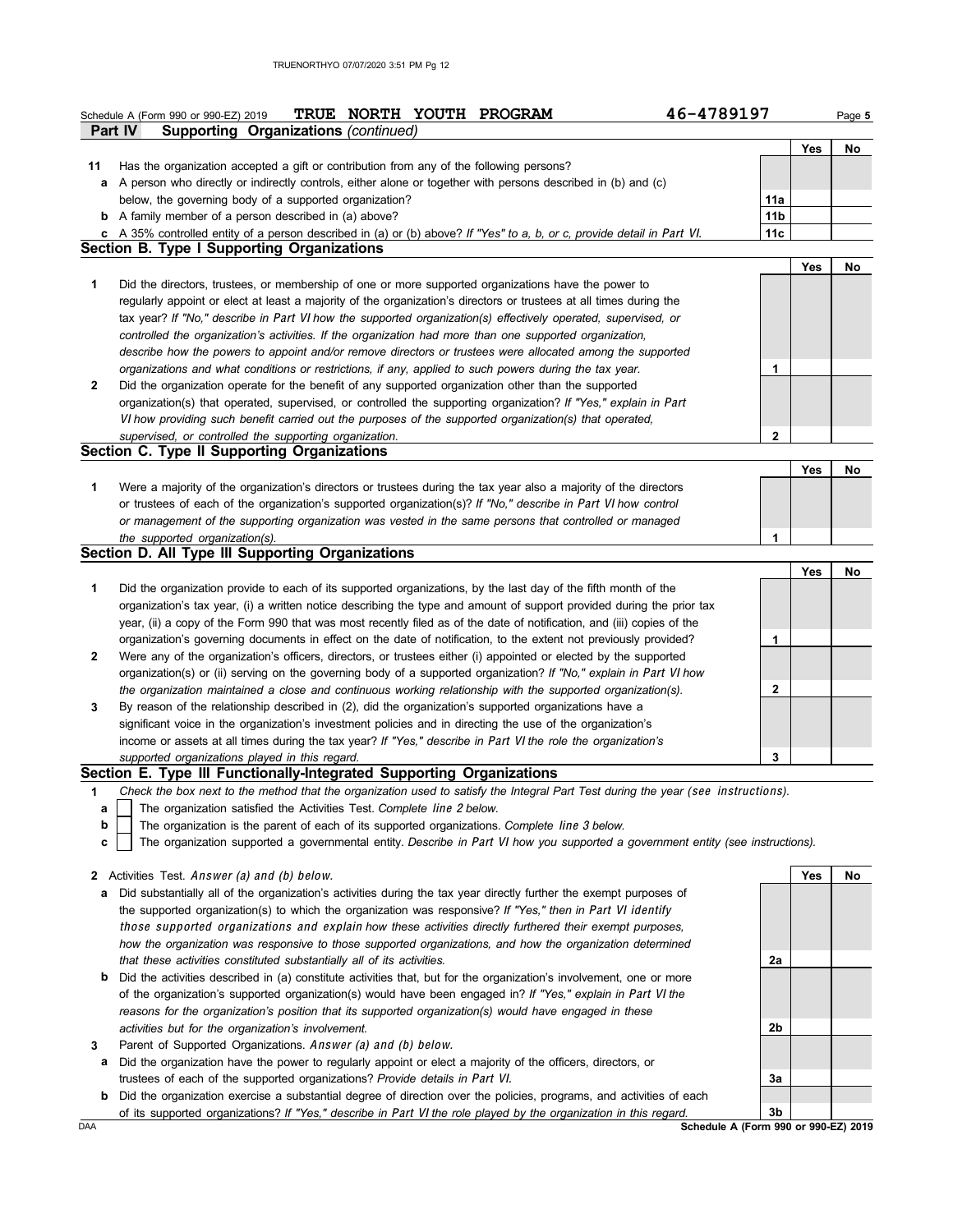| TRUE NORTH YOUTH PROGRAM<br>Schedule A (Form 990 or 990-EZ) 2019                                                                                    |                | 46-4789197     | Page 6                         |
|-----------------------------------------------------------------------------------------------------------------------------------------------------|----------------|----------------|--------------------------------|
| <b>Part V</b><br>Type III Non-Functionally Integrated 509(a)(3) Supporting Organizations                                                            |                |                |                                |
| 1<br>Check here if the organization satisfied the Integral Part Test as a qualifying trust on Nov. 20, 1970 (explain in Part VI). See               |                |                |                                |
| <b>instructions.</b> All other Type III non-functionally integrated supporting organizations must complete Sections A through E.                    |                |                |                                |
| Section A - Adjusted Net Income                                                                                                                     |                | (A) Prior Year | (B) Current Year<br>(optional) |
| Net short-term capital gain<br>1                                                                                                                    | 1              |                |                                |
| $\mathbf{2}$<br>Recoveries of prior-year distributions                                                                                              | $\mathbf{2}$   |                |                                |
| 3<br>Other gross income (see instructions)                                                                                                          | 3              |                |                                |
| Add lines 1 through 3.<br>4                                                                                                                         | 4              |                |                                |
| 5<br>Depreciation and depletion                                                                                                                     | 5              |                |                                |
| 6 Portion of operating expenses paid or incurred for production or                                                                                  |                |                |                                |
| collection of gross income or for management, conservation, or                                                                                      |                |                |                                |
| maintenance of property held for production of income (see instructions)                                                                            | 6              |                |                                |
| $\overline{7}$<br>Other expenses (see instructions)                                                                                                 | $\overline{7}$ |                |                                |
| 8<br>Adjusted Net Income (subtract lines 5, 6, and 7 from line 4)                                                                                   | 8              |                |                                |
| <b>Section B - Minimum Asset Amount</b>                                                                                                             |                | (A) Prior Year | (B) Current Year<br>(optional) |
| Aggregate fair market value of all non-exempt-use assets (see<br>1.                                                                                 |                |                |                                |
| instructions for short tax year or assets held for part of year):                                                                                   |                |                |                                |
| a Average monthly value of securities                                                                                                               | 1a             |                |                                |
| <b>b</b> Average monthly cash balances                                                                                                              | 1 <sub>b</sub> |                |                                |
| c Fair market value of other non-exempt-use assets                                                                                                  | 1c             |                |                                |
| d Total (add lines 1a, 1b, and 1c)                                                                                                                  | 1d             |                |                                |
| <b>e</b> Discount claimed for blockage or other                                                                                                     |                |                |                                |
| factors (explain in detail in Part VI):                                                                                                             |                |                |                                |
| Acquisition indebtedness applicable to non-exempt-use assets<br>$\mathbf{2}$                                                                        | $\mathbf{2}$   |                |                                |
| Subtract line 2 from line 1d.<br>3                                                                                                                  | 3              |                |                                |
| Cash deemed held for exempt use. Enter 1-1/2% of line 3 (for greater amount,<br>4                                                                   |                |                |                                |
| see instructions)                                                                                                                                   | 4              |                |                                |
| 5<br>Net value of non-exempt-use assets (subtract line 4 from line 3)                                                                               | 5              |                |                                |
| 6<br>Multiply line 5 by .035.                                                                                                                       | 6              |                |                                |
| 7<br>Recoveries of prior-year distributions                                                                                                         | $\overline{7}$ |                |                                |
| 8<br>Minimum Asset Amount (add line 7 to line 6)                                                                                                    | 8              |                |                                |
| Section C - Distributable Amount                                                                                                                    |                |                | Current Year                   |
| Adjusted net income for prior year (from Section A, line 8, Column A)<br>1.                                                                         | 1              |                |                                |
| $\mathbf{2}$<br>Enter 85% of line 1.                                                                                                                | $\mathbf{2}$   |                |                                |
| 3<br>Minimum asset amount for prior year (from Section B, line 8, Column A)                                                                         | 3              |                |                                |
| 4<br>Enter greater of line 2 or line 3.                                                                                                             | 4              |                |                                |
| 5<br>Income tax imposed in prior year                                                                                                               | 5              |                |                                |
| <b>Distributable Amount.</b> Subtract line 5 from line 4, unless subject to<br>6                                                                    |                |                |                                |
| emergency temporary reduction (see instructions).                                                                                                   | 6              |                |                                |
| $\overline{7}$<br>Check here if the current year is the organization's first as a non-functionally integrated Type III supporting organization (see |                |                |                                |
| instructions)                                                                                                                                       |                |                |                                |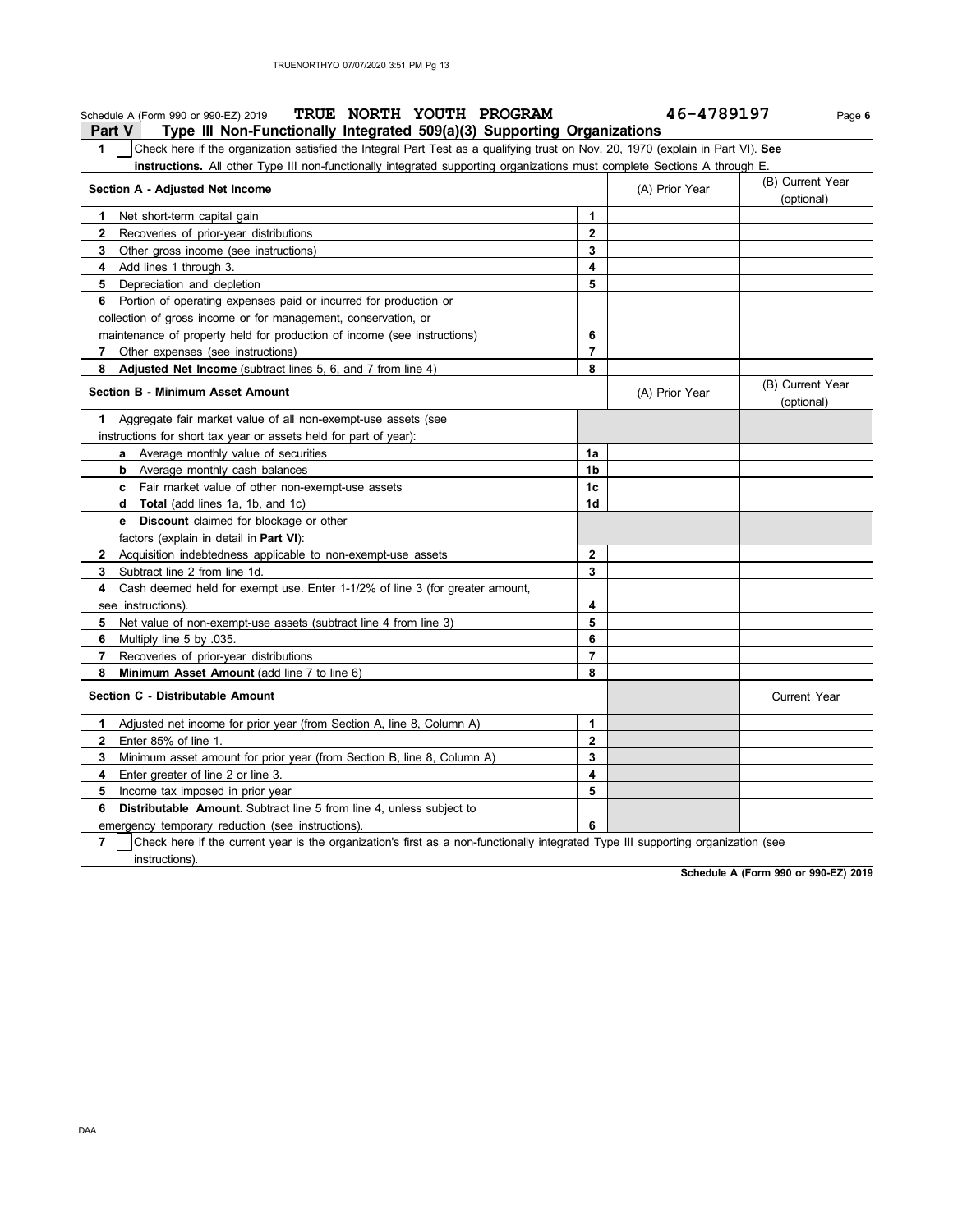|              | TRUE NORTH YOUTH PROGRAM<br>Schedule A (Form 990 or 990-EZ) 2019                                                 |                             | 46-4789197                            | Page 7                                  |
|--------------|------------------------------------------------------------------------------------------------------------------|-----------------------------|---------------------------------------|-----------------------------------------|
| Part V       | Type III Non-Functionally Integrated 509(a)(3) Supporting Organizations (continued)                              |                             |                                       |                                         |
|              | <b>Section D - Distributions</b>                                                                                 |                             |                                       | <b>Current Year</b>                     |
| 1            | Amounts paid to supported organizations to accomplish exempt purposes                                            |                             |                                       |                                         |
| $\mathbf{2}$ | Amounts paid to perform activity that directly furthers exempt purposes of supported                             |                             |                                       |                                         |
|              | organizations, in excess of income from activity                                                                 |                             |                                       |                                         |
| 3            | Administrative expenses paid to accomplish exempt purposes of supported organizations                            |                             |                                       |                                         |
| 4            | Amounts paid to acquire exempt-use assets                                                                        |                             |                                       |                                         |
| 5            | Qualified set-aside amounts (prior IRS approval required)                                                        |                             |                                       |                                         |
| 6            | Other distributions (describe in Part VI). See instructions.                                                     |                             |                                       |                                         |
| 7            | Total annual distributions. Add lines 1 through 6.                                                               |                             |                                       |                                         |
| 8            | Distributions to attentive supported organizations to which the organization is responsive                       |                             |                                       |                                         |
|              | (provide details in Part VI). See instructions.                                                                  |                             |                                       |                                         |
| 9            | Distributable amount for 2019 from Section C, line 6                                                             |                             |                                       |                                         |
| 10           | Line 8 amount divided by line 9 amount                                                                           |                             |                                       |                                         |
|              |                                                                                                                  | (i)                         | (ii)                                  | (iii)                                   |
|              | <b>Section E - Distribution Allocations (see instructions)</b>                                                   | <b>Excess Distributions</b> | <b>Underdistributions</b><br>Pre-2019 | <b>Distributable</b><br>Amount for 2019 |
| 1            | Distributable amount for 2019 from Section C, line 6                                                             |                             |                                       |                                         |
| $\mathbf{2}$ | Underdistributions, if any, for years prior to 2019                                                              |                             |                                       |                                         |
|              | (reasonable cause required-explain in Part VI). See                                                              |                             |                                       |                                         |
|              | instructions.                                                                                                    |                             |                                       |                                         |
| 3            | Excess distributions carryover, if any, to 2019                                                                  |                             |                                       |                                         |
|              |                                                                                                                  |                             |                                       |                                         |
|              |                                                                                                                  |                             |                                       |                                         |
|              | <b>c</b> From 2016                                                                                               |                             |                                       |                                         |
|              |                                                                                                                  |                             |                                       |                                         |
|              | e From 2018 <u></u>                                                                                              |                             |                                       |                                         |
|              | f Total of lines 3a through e                                                                                    |                             |                                       |                                         |
|              | <b>g</b> Applied to underdistributions of prior years                                                            |                             |                                       |                                         |
|              | h Applied to 2019 distributable amount                                                                           |                             |                                       |                                         |
|              | <i>i</i> Carryover from 2014 not applied (see instructions)<br>Remainder. Subtract lines 3g, 3h, and 3i from 3f. |                             |                                       |                                         |
| 4            | Distributions for 2019 from                                                                                      |                             |                                       |                                         |
|              | \$                                                                                                               |                             |                                       |                                         |
|              | Section D, line 7:                                                                                               |                             |                                       |                                         |
|              | <b>a</b> Applied to underdistributions of prior years<br><b>b</b> Applied to 2019 distributable amount           |                             |                                       |                                         |
|              | c Remainder. Subtract lines 4a and 4b from 4.                                                                    |                             |                                       |                                         |
| 5            | Remaining underdistributions for years prior to 2019, if                                                         |                             |                                       |                                         |
|              | any. Subtract lines 3g and 4a from line 2. For result                                                            |                             |                                       |                                         |
|              | greater than zero, explain in Part VI. See instructions.                                                         |                             |                                       |                                         |
| 6            | Remaining underdistributions for 2019. Subtract lines 3h                                                         |                             |                                       |                                         |
|              | and 4b from line 1. For result greater than zero, explain in                                                     |                             |                                       |                                         |
|              | <b>Part VI.</b> See instructions.                                                                                |                             |                                       |                                         |
| 7            | Excess distributions carryover to 2020. Add lines 3j                                                             |                             |                                       |                                         |
|              | and 4c.                                                                                                          |                             |                                       |                                         |
| 8            | Breakdown of line 7:                                                                                             |                             |                                       |                                         |
|              | a Excess from 2015<br>.                                                                                          |                             |                                       |                                         |
|              | <b>b</b> Excess from 2016                                                                                        |                             |                                       |                                         |
|              | c Excess from 2017                                                                                               |                             |                                       |                                         |
|              | d Excess from 2018                                                                                               |                             |                                       |                                         |
|              | e Excess from 2019                                                                                               |                             |                                       |                                         |
|              |                                                                                                                  |                             |                                       |                                         |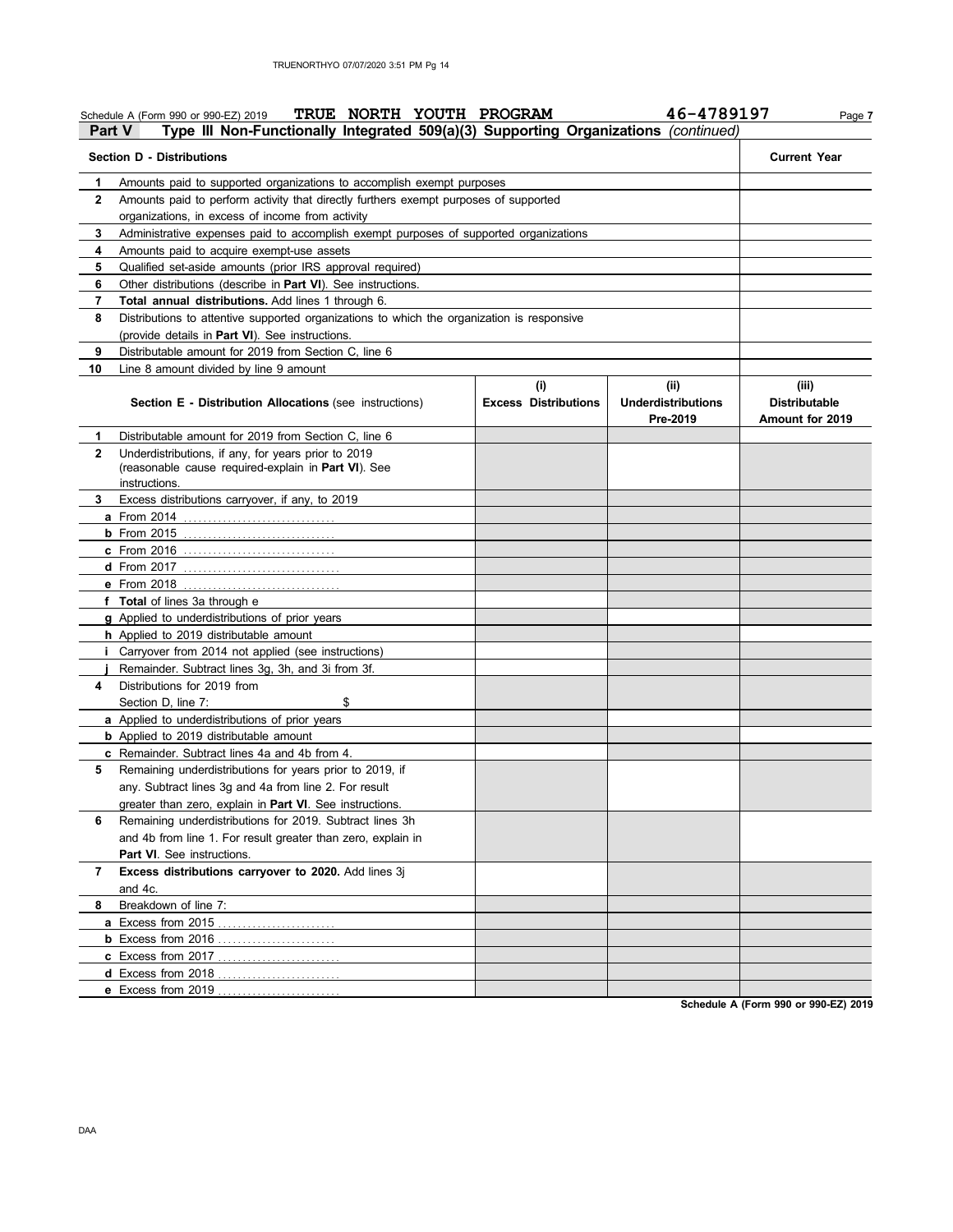|         | Schedule A (Form 990 or 990-EZ) 2019 |  | TRUE NORTH YOUTH PROGRAM |                                                                                                | 46-4789197                                                                                                                                                                                                                                                                                                                                                                                                                                                                                | Page 8 |
|---------|--------------------------------------|--|--------------------------|------------------------------------------------------------------------------------------------|-------------------------------------------------------------------------------------------------------------------------------------------------------------------------------------------------------------------------------------------------------------------------------------------------------------------------------------------------------------------------------------------------------------------------------------------------------------------------------------------|--------|
| Part VI |                                      |  |                          | lines 2, 5, and 6. Also complete this part for any additional information. (See instructions.) | Supplemental Information. Provide the explanations required by Part II, line 10; Part II, line 17a or 17b; Part<br>III, line 12; Part IV, Section A, lines 1, 2, 3b, 3c, 4b, 4c, 5a, 6, 9a, 9b, 9c, 11a, 11b, and 11c; Part IV, Section<br>B, lines 1 and 2; Part IV, Section C, line 1; Part IV, Section D, lines 2 and 3; Part IV, Section E, lines 1c, 2a, 2b,<br>3a, and 3b; Part V, line 1; Part V, Section B, line 1e; Part V, Section D, lines 5, 6, and 8; and Part V, Section E, |        |
|         |                                      |  |                          |                                                                                                |                                                                                                                                                                                                                                                                                                                                                                                                                                                                                           |        |
|         |                                      |  |                          |                                                                                                |                                                                                                                                                                                                                                                                                                                                                                                                                                                                                           |        |
|         |                                      |  |                          |                                                                                                |                                                                                                                                                                                                                                                                                                                                                                                                                                                                                           |        |
|         |                                      |  |                          |                                                                                                |                                                                                                                                                                                                                                                                                                                                                                                                                                                                                           |        |
|         |                                      |  |                          |                                                                                                |                                                                                                                                                                                                                                                                                                                                                                                                                                                                                           |        |
|         |                                      |  |                          |                                                                                                |                                                                                                                                                                                                                                                                                                                                                                                                                                                                                           |        |
|         |                                      |  |                          |                                                                                                |                                                                                                                                                                                                                                                                                                                                                                                                                                                                                           |        |
|         |                                      |  |                          |                                                                                                |                                                                                                                                                                                                                                                                                                                                                                                                                                                                                           |        |
|         |                                      |  |                          |                                                                                                |                                                                                                                                                                                                                                                                                                                                                                                                                                                                                           |        |
|         |                                      |  |                          |                                                                                                |                                                                                                                                                                                                                                                                                                                                                                                                                                                                                           |        |
|         |                                      |  |                          |                                                                                                |                                                                                                                                                                                                                                                                                                                                                                                                                                                                                           |        |
|         |                                      |  |                          |                                                                                                |                                                                                                                                                                                                                                                                                                                                                                                                                                                                                           |        |
|         |                                      |  |                          |                                                                                                |                                                                                                                                                                                                                                                                                                                                                                                                                                                                                           |        |
|         |                                      |  |                          |                                                                                                |                                                                                                                                                                                                                                                                                                                                                                                                                                                                                           |        |
|         |                                      |  |                          |                                                                                                |                                                                                                                                                                                                                                                                                                                                                                                                                                                                                           |        |
|         |                                      |  |                          |                                                                                                |                                                                                                                                                                                                                                                                                                                                                                                                                                                                                           |        |
|         |                                      |  |                          |                                                                                                |                                                                                                                                                                                                                                                                                                                                                                                                                                                                                           |        |
|         |                                      |  |                          |                                                                                                |                                                                                                                                                                                                                                                                                                                                                                                                                                                                                           |        |
|         |                                      |  |                          |                                                                                                |                                                                                                                                                                                                                                                                                                                                                                                                                                                                                           |        |
|         |                                      |  |                          |                                                                                                |                                                                                                                                                                                                                                                                                                                                                                                                                                                                                           |        |
|         |                                      |  |                          |                                                                                                |                                                                                                                                                                                                                                                                                                                                                                                                                                                                                           |        |
|         |                                      |  |                          |                                                                                                |                                                                                                                                                                                                                                                                                                                                                                                                                                                                                           |        |
|         |                                      |  |                          |                                                                                                |                                                                                                                                                                                                                                                                                                                                                                                                                                                                                           |        |
|         |                                      |  |                          |                                                                                                |                                                                                                                                                                                                                                                                                                                                                                                                                                                                                           |        |
|         |                                      |  |                          |                                                                                                |                                                                                                                                                                                                                                                                                                                                                                                                                                                                                           |        |
|         |                                      |  |                          |                                                                                                |                                                                                                                                                                                                                                                                                                                                                                                                                                                                                           |        |
|         |                                      |  |                          |                                                                                                |                                                                                                                                                                                                                                                                                                                                                                                                                                                                                           |        |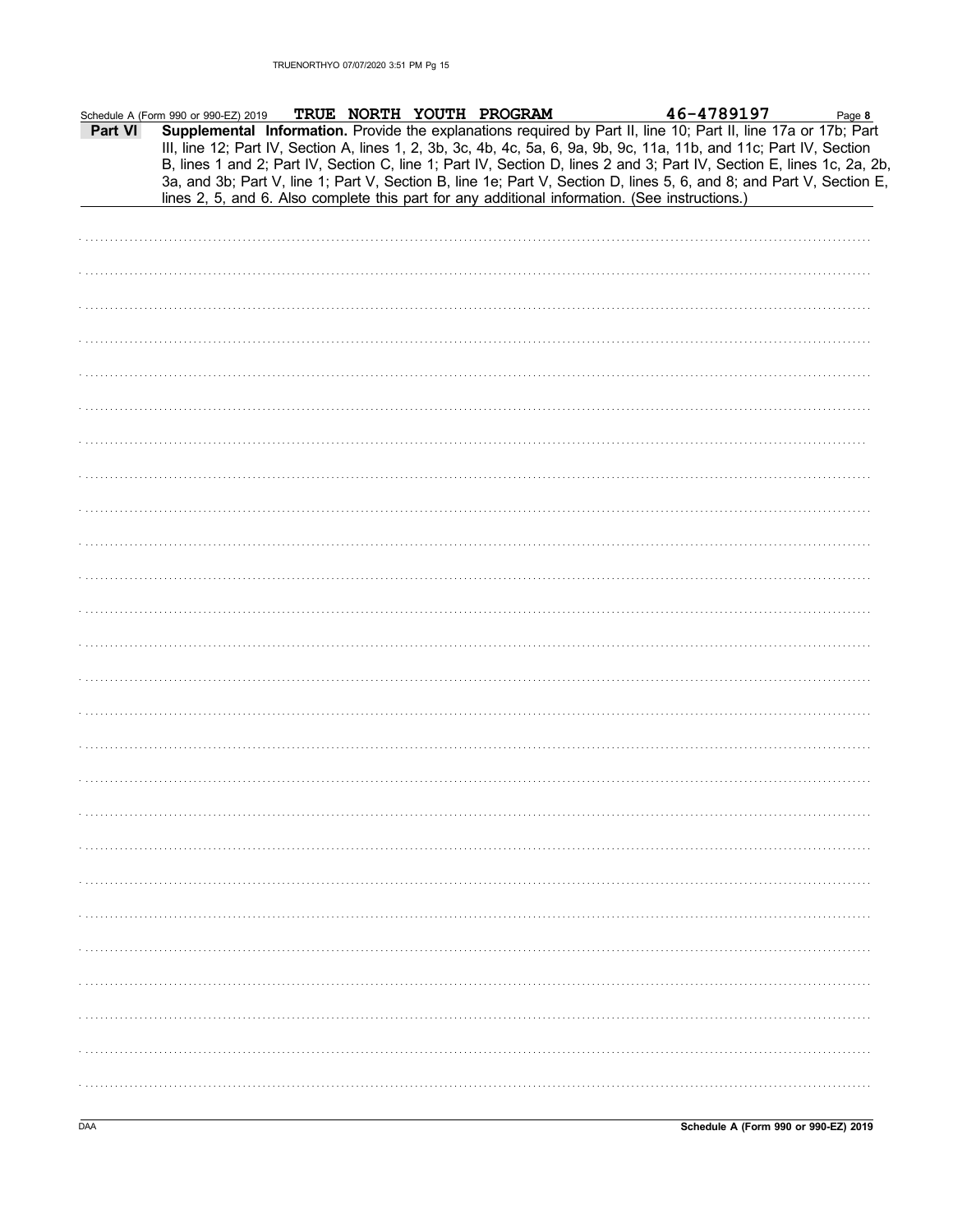| <b>Schedule B</b><br>(Form 990, 990-EZ,<br>or 990-PF)<br>Department of the Treasury<br>Internal Revenue Service | <b>Schedule of Contributors</b><br>Attach to Form 990, Form 990-EZ, or Form 990-PF.<br>Go to www.irs.gov/Form990 for the latest information. |            | OMB No. 1545-0047<br>2019      |
|-----------------------------------------------------------------------------------------------------------------|----------------------------------------------------------------------------------------------------------------------------------------------|------------|--------------------------------|
| Name of the organization                                                                                        |                                                                                                                                              |            | Employer identification number |
| NORTH YOUTH<br><b>TRUE</b>                                                                                      | PROGRAM                                                                                                                                      | 46-4789197 |                                |
| <b>Organization type (check one):</b>                                                                           |                                                                                                                                              |            |                                |
| Filers of:                                                                                                      | Section:                                                                                                                                     |            |                                |
| Form 990 or 990-EZ                                                                                              | $ \mathbf{X} $ 501(c)(<br>3 ) (enter number) organization                                                                                    |            |                                |
|                                                                                                                 | $4947(a)(1)$ nonexempt charitable trust not treated as a private foundation                                                                  |            |                                |
|                                                                                                                 | 527 political organization                                                                                                                   |            |                                |
| Form 990-PF                                                                                                     | 501(c)(3) exempt private foundation                                                                                                          |            |                                |
|                                                                                                                 | $4947(a)(1)$ nonexempt charitable trust treated as a private foundation                                                                      |            |                                |
|                                                                                                                 | $501(c)(3)$ taxable private foundation                                                                                                       |            |                                |

Check if your organization is covered by the **General Rule** or a **Special Rule. Note:** Only a section 501(c)(7), (8), or (10) organization can check boxes for both the General Rule and a Special Rule. See instructions.

## **General Rule**

For an organization filing Form 990, 990-EZ, or 990-PF that received, during the year, contributions totaling \$5,000 **X** or more (in money or property) from any one contributor. Complete Parts I and II. See instructions for determining a contributor's total contributions.

## **Special Rules**

| For an organization described in section 501(c)(3) filing Form 990 or 990-EZ that met the 33 <sup>1</sup> / <sub>3</sub> % support test of the |
|------------------------------------------------------------------------------------------------------------------------------------------------|
| regulations under sections 509(a)(1) and 170(b)(1)(A)(vi), that checked Schedule A (Form 990 or 990-EZ), Part II, line                         |
| 13, 16a, or 16b, and that received from any one contributor, during the year, total contributions of the greater of (1)                        |
| \$5,000; or (2) 2% of the amount on (i) Form 990, Part VIII, line 1h; or (ii) Form 990-EZ, line 1. Complete Parts I and II.                    |

literary, or educational purposes, or for the prevention of cruelty to children or animals. Complete Parts I (entering For an organization described in section 501(c)(7), (8), or (10) filing Form 990 or 990-EZ that received from any one contributor, during the year, total contributions of more than \$1,000 *exclusively* for religious, charitable, scientific, "N/A" in column (b) instead of the contributor name and address), II, and III.

For an organization described in section 501(c)(7), (8), or (10) filing Form 990 or 990-EZ that received from any one contributor, during the year, contributions *exclusively* for religious, charitable, etc., purposes, but no such contributions totaled more than \$1,000. If this box is checked, enter here the total contributions that were received during the year for an *exclusively* religious, charitable, etc., purpose. Don't complete any of the parts unless the **General Rule** applies to this organization because it received *nonexclusively* religious, charitable, etc., contributions totaling \$5,000 or more during the year . . . . . . . . . . . . . . . . . . . . . . . . . . . . . . . . . . . . . . . . . . . . . . . . . . . . . . . . . . . . . . . . . . . . . . . . . . . . \$ . . . . . . . . . . . . . . . . . . . . . . . . . . .

990-EZ, or 990-PF), but it **must** answer "No" on Part IV, line 2, of its Form 990; or check the box on line H of its Form 990-EZ or on its Form 990-PF, Part I, line 2, to certify that it doesn't meet the filing requirements of Schedule B (Form 990, 990-EZ, or 990-PF). **Caution:** An organization that isn't covered by the General Rule and/or the Special Rules doesn't file Schedule B (Form 990,

**For Paperwork Reduction Act Notice, see the instructions for Form 990, 990-EZ, or 990-PF.**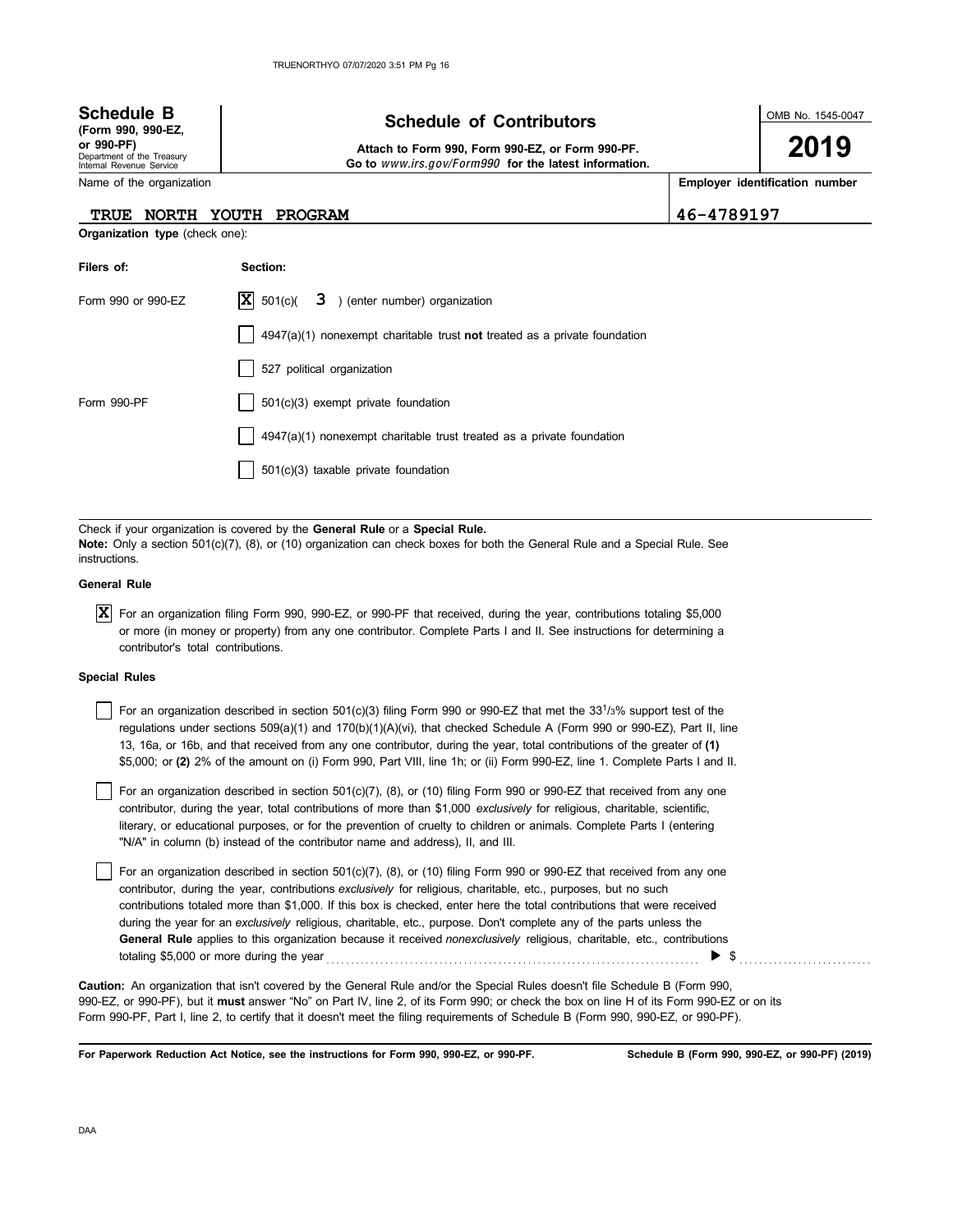|                       | Schedule B (Form 990, 990-EZ, or 990-PF) (2019)<br>Name of organization<br>TRUE NORTH YOUTH PROGRAM            |                                            | PAGE 1 OF 1<br>Page 2<br>Employer identification number<br>46-4789197                                         |
|-----------------------|----------------------------------------------------------------------------------------------------------------|--------------------------------------------|---------------------------------------------------------------------------------------------------------------|
| Part I                | <b>Contributors</b> (see instructions). Use duplicate copies of Part I if additional space is needed.          |                                            |                                                                                                               |
| (a)<br>No.            | (b)<br>Name, address, and ZIP + 4                                                                              | (c)<br><b>Total contributions</b>          | (d)<br>Type of contribution                                                                                   |
| $\mathbf{1}$          | TELLURIDE FOUNDATION<br>PO BOX 4222<br>CO 81435<br><b>TELLURIDE</b>                                            | 10,000<br>$\mathfrak s$                    | x<br>Person<br>Payroll<br>Noncash<br>(Complete Part II for<br>noncash contributions.)                         |
| (a)<br>No.            | (b)<br>Name, address, and ZIP + 4                                                                              | (c)<br><b>Total contributions</b>          | (d)<br>Type of contribution                                                                                   |
| 2                     | <b>FAMILY FOUNDATION</b><br><b>ANSCHUTZ</b><br>555 17TH ST, STE. 2400<br>CO 80202<br><b>DENVER</b>             | 5,000<br>\$                                | x<br>Person<br>Payroll<br><b>Noncash</b><br>(Complete Part II for<br>noncash contributions.)                  |
| (a)<br>No.            | (b)<br>Name, address, and ZIP + 4                                                                              | (c)<br><b>Total contributions</b>          | (d)<br>Type of contribution                                                                                   |
| 3 <sub>1</sub>        | THE COLORADO HEALTH FOUNDATION<br>17800 PENNSYLVANIA ST<br>CO 80203<br><b>DENVER</b>                           | 15,000<br>\$                               | X<br>Person<br>Payroll<br>Noncash<br>(Complete Part II for<br>noncash contributions.)                         |
| (a)<br>No.            | (b)<br>Name, address, and ZIP + 4                                                                              | (c)<br><b>Total contributions</b>          | (d)<br>Type of contribution                                                                                   |
| $\overline{4}$        | JUST FOR KIDS FOUNDATION<br><b>PO BOX 4219</b><br><b>TELLURIDE</b><br>CO 81435                                 | 5,000<br>$\mathsf{\$}$                     | Person<br>Payroll<br>Noncash<br>(Complete Part II for<br>noncash contributions.)                              |
| (a)                   | (b)                                                                                                            | (c)                                        | (d)                                                                                                           |
| No.<br>5 <sub>1</sub> | Name, address, and ZIP + 4<br>A.V. HUNTER TRUST<br>650 SOUTH CHERRY ST, STE 535<br>CO 80246<br><b>GLENDALE</b> | <b>Total contributions</b><br>10,000<br>\$ | Type of contribution<br>X<br>Person<br>Payroll<br>Noncash<br>(Complete Part II for<br>noncash contributions.) |
| (a)<br>No.            | (b)<br>Name, address, and ZIP + 4                                                                              | (c)<br><b>Total contributions</b>          | (d)<br>Type of contribution                                                                                   |
| 6 <sub>1</sub>        | SCHUSTER FAMILY FOUNDATION<br>PO BOX 1626<br><b>LOVELAND</b><br>CO 80539                                       | 5,000<br>\$                                | $\overline{\textbf{x}}$<br>Person<br>Payroll<br>Noncash<br>(Complete Part II for<br>noncash contributions.)   |

**Schedule B (Form 990, 990-EZ, or 990-PF) (2019)**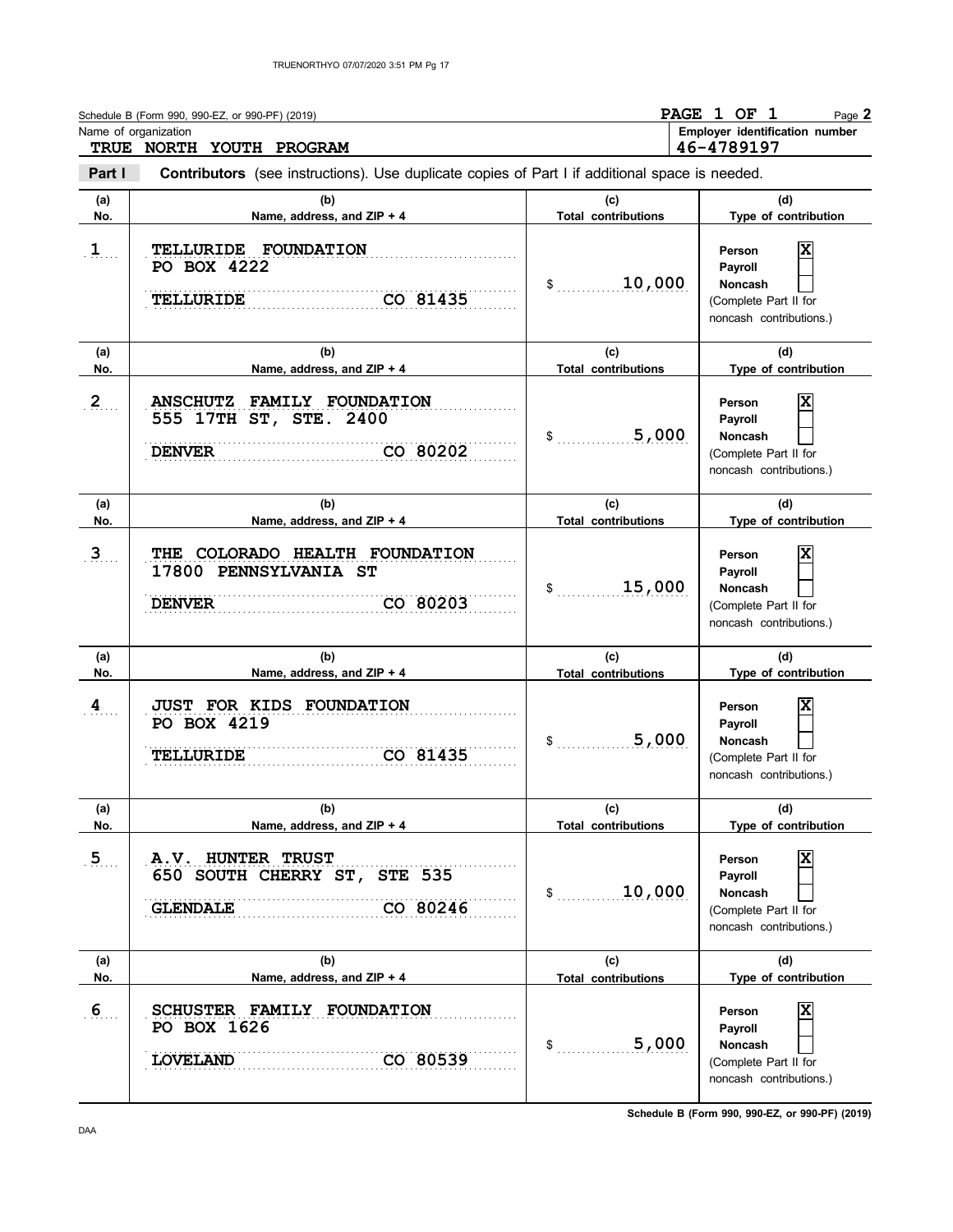| <b>SCHEDULE O</b><br>(Form 990 or 990-EZ)              |                                                           |                                                                                        | Supplemental Information to Form 990 or 990-EZ<br>Complete to provide information for responses to specific questions on |                    | OMB No. 1545-0047                     |
|--------------------------------------------------------|-----------------------------------------------------------|----------------------------------------------------------------------------------------|--------------------------------------------------------------------------------------------------------------------------|--------------------|---------------------------------------|
|                                                        |                                                           | Form 990 or 990-EZ or to provide any additional information.                           |                                                                                                                          |                    | 2019                                  |
| Department of the Treasury<br>Internal Revenue Service |                                                           | Attach to Form 990 or 990-EZ.<br>Go to www.irs.gov/Form990 for the latest information. |                                                                                                                          |                    | Open to Public<br>Inspection          |
| Name of the organization<br><b>TRUE</b>                | <b>NORTH</b><br><b>YOUTH</b>                              | PROGRAM                                                                                |                                                                                                                          | 46-4789197         | <b>Employer identification number</b> |
| FORM 990-EZ, PART $I$ ,                                |                                                           | LINE 16 - OTHER EXPENSES                                                               |                                                                                                                          |                    |                                       |
| <b>DESCRIPTION</b>                                     |                                                           |                                                                                        | <b>AMOUNT</b>                                                                                                            |                    |                                       |
| <b>EXPENSES</b>                                        |                                                           |                                                                                        |                                                                                                                          |                    |                                       |
|                                                        |                                                           | \$                                                                                     | 2,474                                                                                                                    |                    |                                       |
| <b>COLLEGE</b>                                         | <b>SCHOLARSHIPS</b>                                       | \$                                                                                     | 2,221                                                                                                                    |                    |                                       |
|                                                        |                                                           |                                                                                        |                                                                                                                          |                    |                                       |
|                                                        | EDUCATIONAL/MEMBERSHIPS                                   | \$                                                                                     | 404                                                                                                                      |                    |                                       |
| PROFESSIONAL FEES                                      |                                                           | \$                                                                                     | 4,601                                                                                                                    |                    |                                       |
| PAYPAL FEES                                            |                                                           | \$                                                                                     | 101                                                                                                                      |                    |                                       |
| PROGRAM ACTIVITIES                                     |                                                           | \$                                                                                     | 23,803                                                                                                                   |                    |                                       |
| <b>VOLUNTEER</b>                                       | <b>SUPPORT</b>                                            | \$                                                                                     | 269                                                                                                                      |                    |                                       |
|                                                        |                                                           | TOTAL \$                                                                               | 33,873                                                                                                                   |                    |                                       |
|                                                        |                                                           |                                                                                        |                                                                                                                          |                    |                                       |
|                                                        | FORM 990-EZ, PART III, LINE 31 - ALL OTHER ACCOMPLISHMENT |                                                                                        |                                                                                                                          |                    |                                       |
| COLORADO DEPARTMENT                                    | OF                                                        | HIGHER EDUCATION                                                                       | <b>OPPORTUNITY</b>                                                                                                       | <b>SCHOLORSHIP</b> |                                       |
| <b>INITIATIVE</b>                                      | <b>EXPENSES</b><br>12751                                  |                                                                                        |                                                                                                                          |                    |                                       |
| <b>RISING STARS</b>                                    | <b>EXPENSES</b><br>PROGRAM                                | 10828                                                                                  |                                                                                                                          |                    |                                       |
|                                                        |                                                           |                                                                                        |                                                                                                                          |                    |                                       |
|                                                        |                                                           |                                                                                        |                                                                                                                          |                    |                                       |
|                                                        |                                                           |                                                                                        |                                                                                                                          |                    |                                       |
|                                                        |                                                           |                                                                                        |                                                                                                                          |                    |                                       |
|                                                        |                                                           |                                                                                        |                                                                                                                          |                    |                                       |
|                                                        |                                                           |                                                                                        |                                                                                                                          |                    |                                       |
|                                                        |                                                           |                                                                                        |                                                                                                                          |                    |                                       |
|                                                        |                                                           |                                                                                        |                                                                                                                          |                    |                                       |
|                                                        |                                                           |                                                                                        |                                                                                                                          |                    |                                       |
|                                                        |                                                           |                                                                                        |                                                                                                                          |                    |                                       |
|                                                        |                                                           |                                                                                        |                                                                                                                          |                    |                                       |

For Paperwork Reduction Act Notice, see the Instructions for Form 990 or 990-EZ. DAA

Schedule O (Form 990 or 990-EZ) (2019)